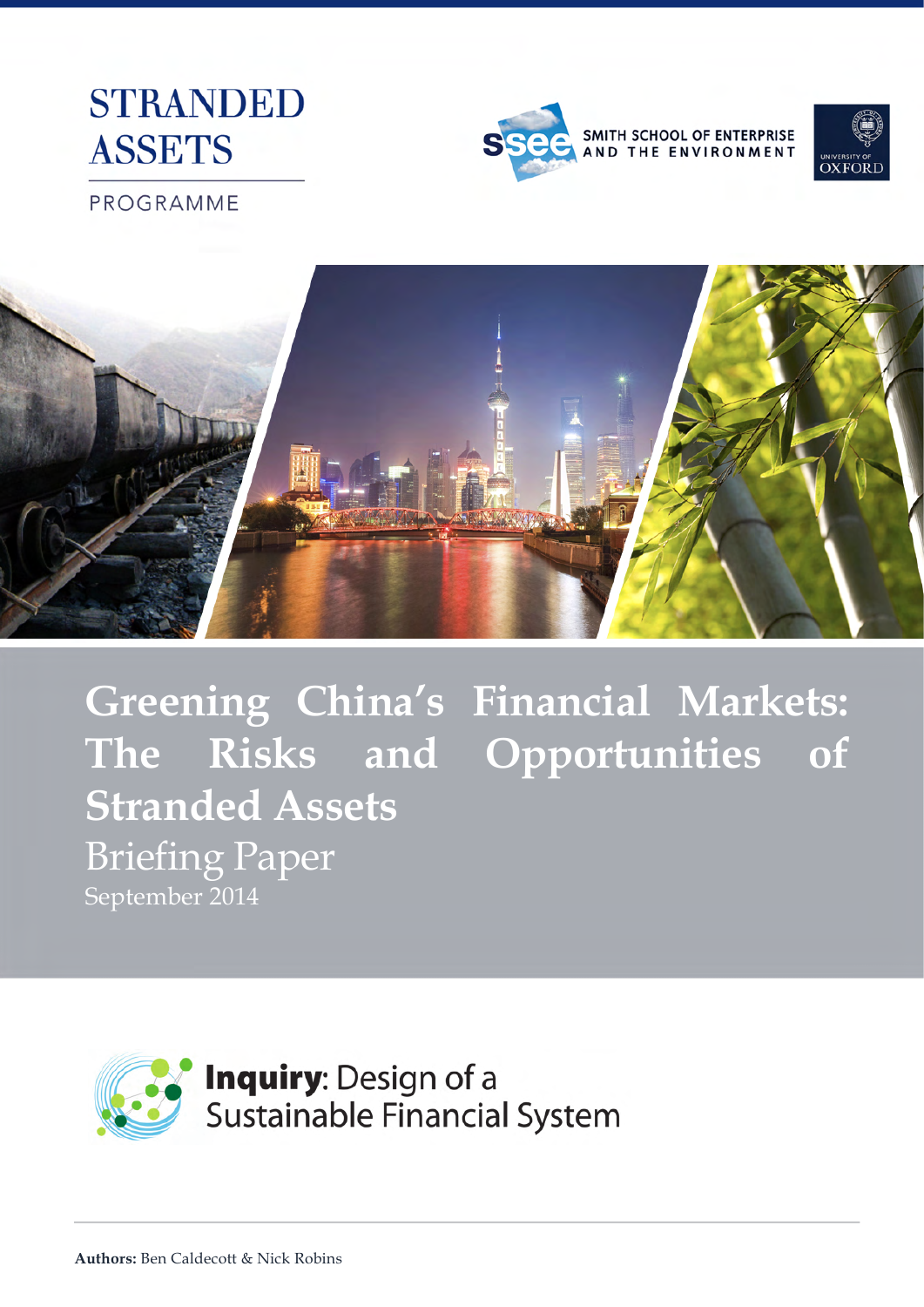





### About the Stranded Assets Programme

The Stranded Assets Programme at the University of Oxford's Smith School of Enterprise and the Environment was established in 2012 to understand environment-related risks driving asset stranding in different sectors and systemically. We research the materiality of environment-related risks over time, how different risks might be interrelated, and the potential impacts of stranded assets on investors, businesses, regulators, and policymakers. We also work with partners to develop strategies to manage the consequences of environment-related risks and stranded assets.

The Programme is currently supported by grants from: Craigmore Sustainables, European Climate Foundation, Generation Foundation, Growald Family Fund, HSBC Holdings plc, The Luc Hoffmann Institute, The Rothschild Foundation, The Woodchester Trust, and WWF-UK. Past grant-makers include: Ashden Trust, Bunge Ltd, and Aviva Investors. Our research partners include: Standard & Poor's, Carbon Disclosure Project, TruCost, Ceres, Carbon Tracker Initiative, Asset Owners Disclosure Project, 2° Investing Initiative, Global Footprint Network, and RISKERGY.

# About the UNEP Inquiry

The Inquiry into the Design of a Sustainable Financial System has been initiated by the United Nations Environment Programme (UNEP) to advance design options that would deliver a step change in the financial system's effectiveness in mobilizing capital towards a green and inclusive economy.

Established in January 2014, it will publish its final report in the second half of 2015. More information on the Inquiry can be found here: http://www.unep.org/greeneconomy/financialinquiry

*Contact:* Mahenau Agha, Director of Outreach mahenau.agha@unep.org

# About the Authors

**Ben Caldecott** is a Programme Director at the Smith School, where he founded and directs the Stranded Assets Programme. Ben is concurrently an Adviser to The Prince of Wales's International Sustainability Unit.

**Nick Robins** is one of the UNEP Inquiry's two co-directors and has over 20 years experience in the policy, business and financial dimensions of sustainable development.

# Acknowledgements

The authors would like to thank the International Institute for Sustainable Development for encouring the production of this Briefing Paper. We would also like to gratefully acknowledge the support provided by Christopher Kaminker, Jeremy McDaniels, and Julian Ashwin at various stages of this paper's production.

# Briefing Paper

This Briefing Paper was produced to help inform an International Institute for Sustainable Development (IISD) and UNEP Inquiry collaboration with policymakers in China, particularly those from the Development Research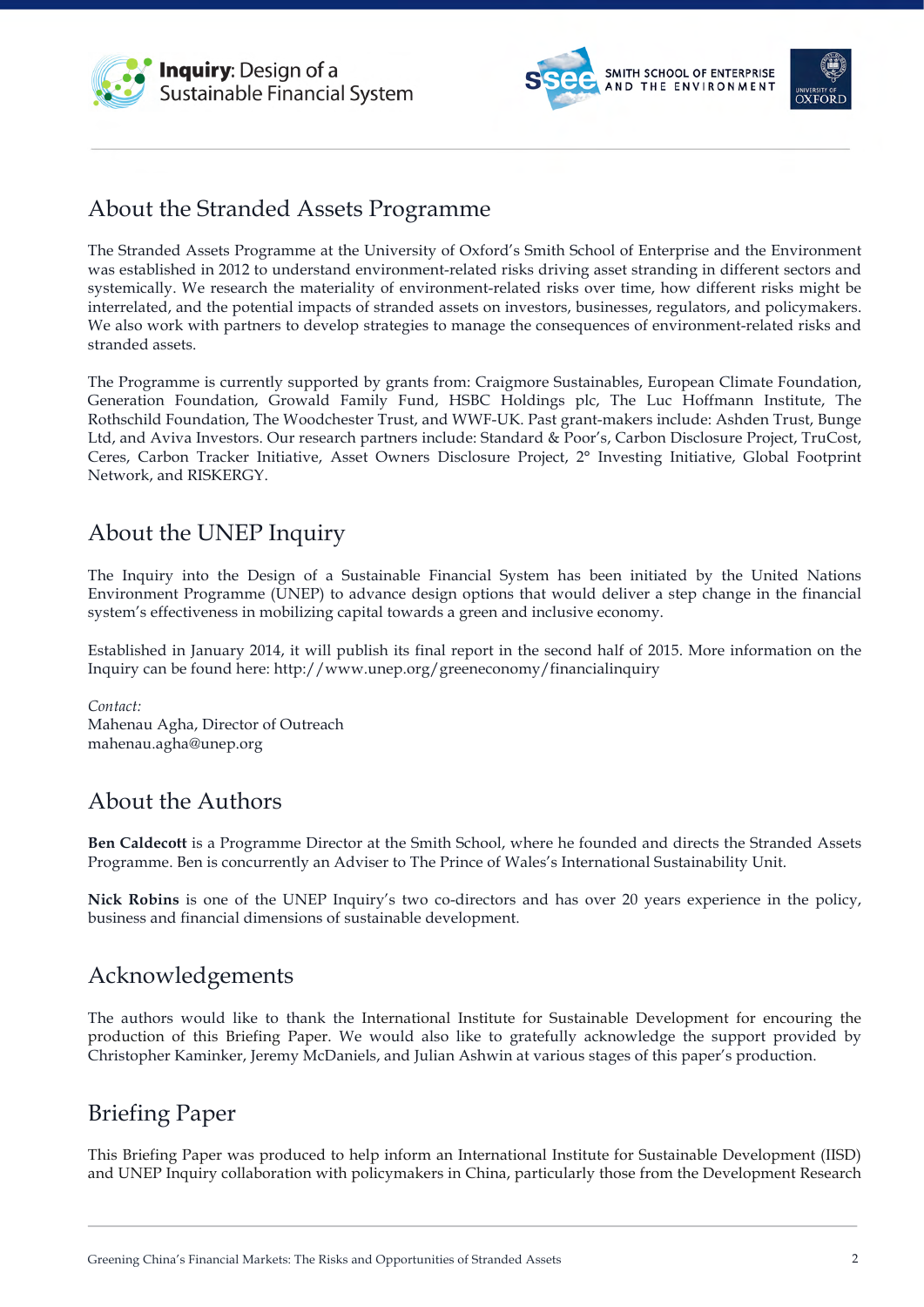





Center of the State Council (DRC) and People's Bank of China (PBoC).

The paper is largely based on a longer Working Paper published by the Smith School in July 2014 entitled, *Financial Dynamics of the Environment: Risks, Impacts, and Barriers to Resilience*. This was commissioned by the UNEP Inquiry and can be downloaded here: http://www.smithschool.ox.ac.uk/research/stranded-assets/

The views expressed in this paper represent those of the author(s) and do not necessarily represent those of the host institutions or funders.

### University of Oxford Disclaimer

The Chancellor, Masters, and Scholars of the University of Oxford make no representations and provide no warranties in relation to any aspect of this publication, including regarding the advisability of investing in any particular company or investment fund or other vehicle. While we have obtained information believed to be reliable, neither the University, nor any of its employees, students, or appointees, shall be liable for any claims or losses of any nature in connection with information contained in this document, including but not limited to, lost profits or punitive or consequential damages.

# United Nations Environment Programme Disclaimer

The designations employed and the presentation of the material in this publication do not imply the expression of any opinion whatsoever on the part of the United Nations Environment Programme concerning the legal status of any country, territory, city or area or of its authorities, or concerning delimitation of its frontiers or boundaries. Moreover, the views expressed do not necessarily represent the decision or the stated policy of the United Nations Environment Programme, nor does citing of trade names or commercial processes constitute endorsement.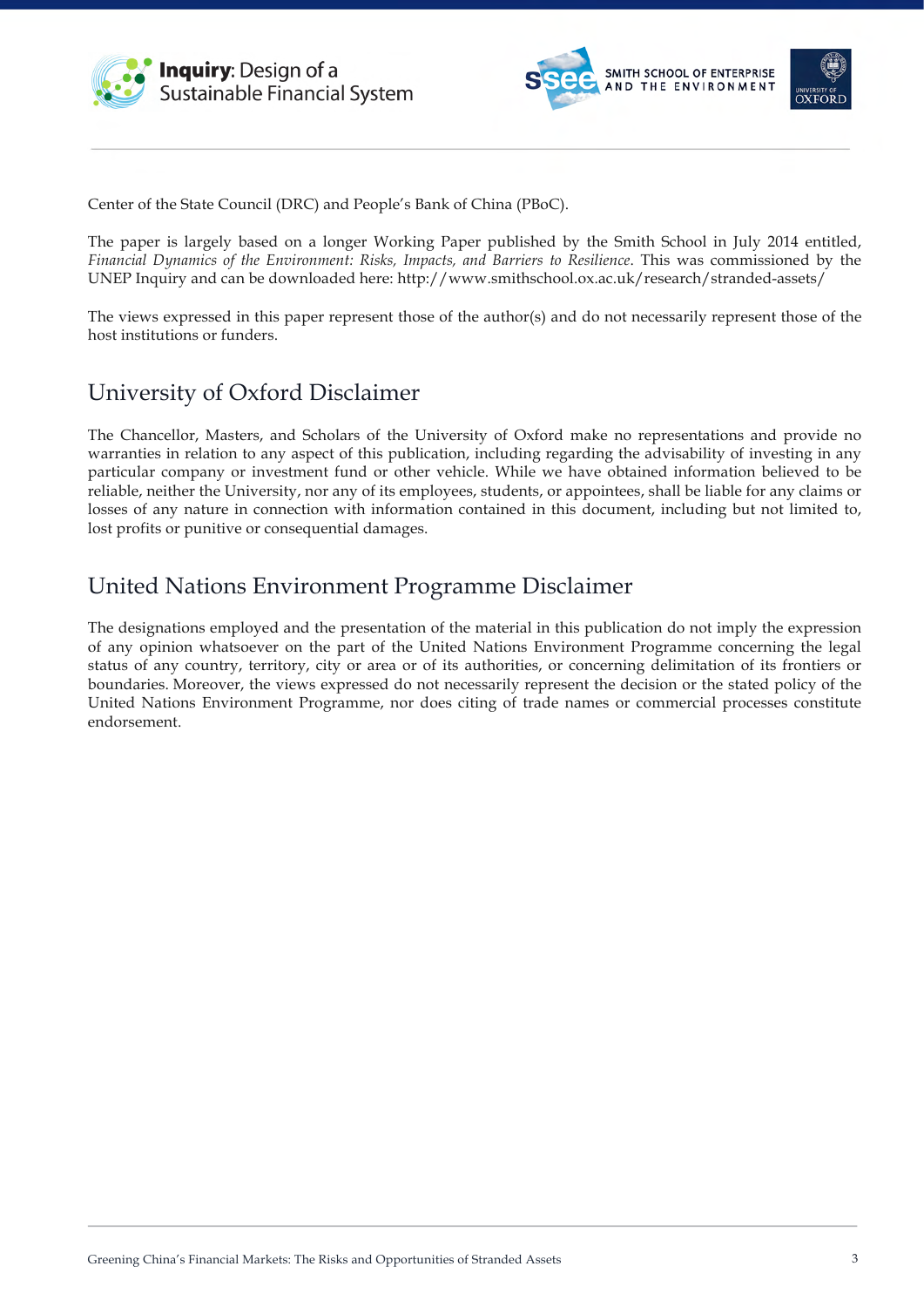





| <b>Table of Contents</b>                                                 |                                  |
|--------------------------------------------------------------------------|----------------------------------|
| About the Stranded Assets Programme<br>About the UNEP Inquiry            | $\overline{2}$<br>$\overline{2}$ |
| About the Authors                                                        | $\overline{2}$                   |
| Acknowledgements                                                         | $\overline{2}$                   |
| <b>Briefing Paper</b>                                                    | $\overline{2}$                   |
| University of Oxford Disclaimer                                          | 3                                |
| United Nations Environment Programme Disclaimer                          | 3                                |
| <b>Executive Summary</b>                                                 | 5                                |
| 1. Stranded assets and the transition to a green economy                 | 7                                |
| Stranded assets, unburnable carbon: the development of carbon asset risk | 8                                |
| Towards a spectrum of environment-related risk                           | 8                                |
| 2. International experience of stranded assets                           | 11                               |
| Case Study 1: Coal assets in the USA                                     | 11                               |
| Case Study 2: European power sector transformations and CCGTs            | 12                               |
| Case Study 3: Carbon Supply Cost Curves                                  | 13                               |
| Case Study 4: Agricultural commodity value chains                        | 14                               |
| Case Study 5: Social norms and the divestment campaign                   | 14                               |
| 3. Financial market responses                                            | 16                               |
| 3.1 Public policy and regulation                                         | 16                               |
| 3.1.1 Monetary policy responses                                          | 16                               |
| 3.1.2 Requiring preventive action by financial institutions              | 17                               |
| 3.1.3 Evaluating systemic risk implications                              | 17                               |
| 3.1.4 Other policy responses<br>3.2 Finance sector                       | 18<br>19                         |
| 3.2.1 Stress testing, disclosure, and integrated reporting               | 19                               |
| 3.2.2 Securitisation of environment-related risks                        | 20                               |
| <b>4. Implications for China</b>                                         | 22                               |
| <b>References</b>                                                        | 24                               |
|                                                                          |                                  |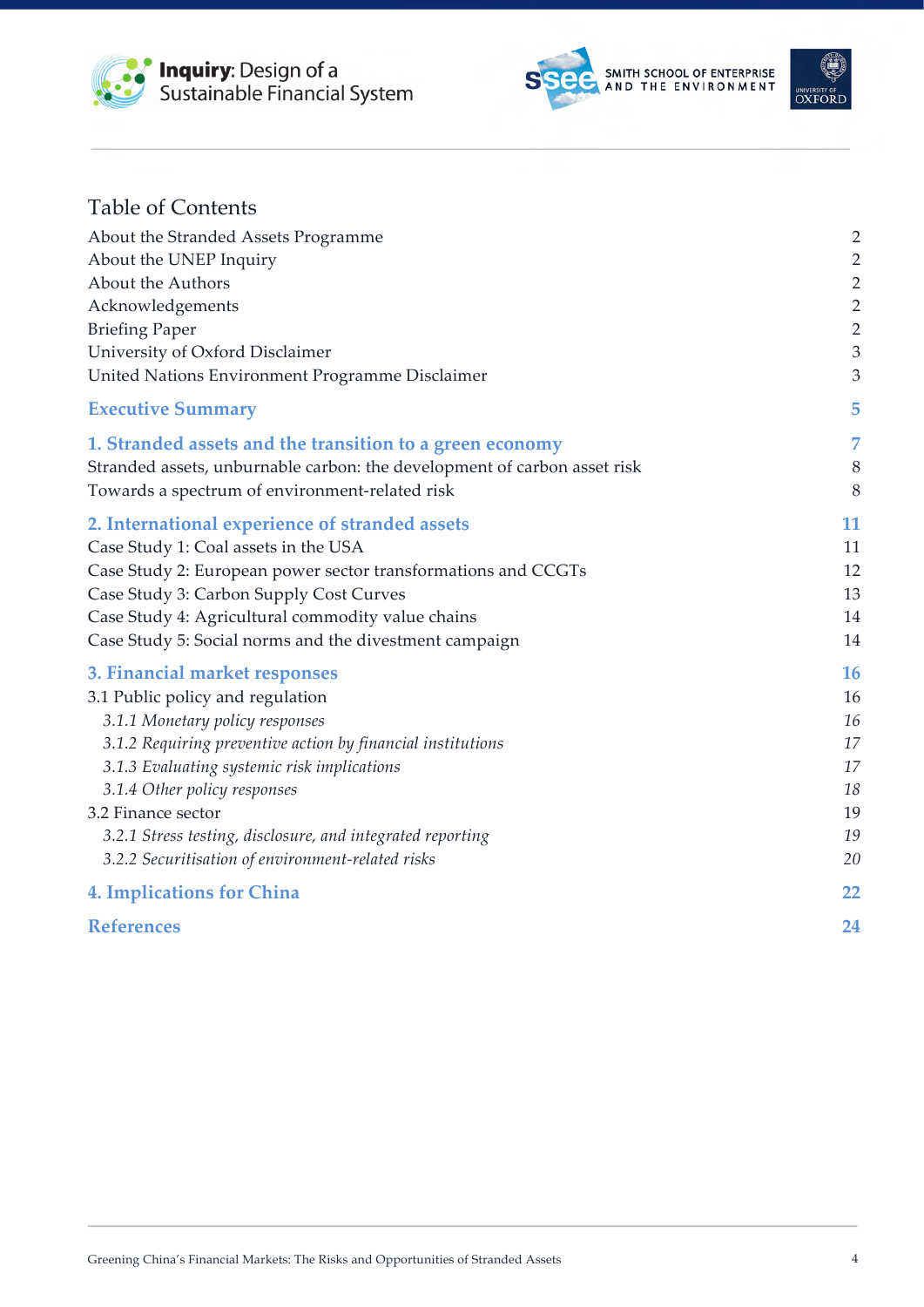





# Executive Summary

The rise and fall of different technologies, products, and businesses is central to rising productivity in healthy, well-functioning markets. This process can result in 'stranded assets', assets that have suffered from unanticipated or premature write-downs, devaluations, or conversion to liabilities.<sup>1</sup> Stranded assets are therefore a regular and necessary feature of dynamic economic systems, a phenomenon inherent in the 'creative destruction'2 of economic growth, transformation, and innovation.

Over the course of the last two decades, the issues surrounding technological innovation, investor behaviour, and business resilience have become magnified in the context of environmental change. The advent of international climate policy and movement towards pricing environmental externalities has raised concerns about the 'lock-in' of carbon-intensive technologies3. This has helped to bring forward the issue of stranded assets as a sustainability concern beyond regulatory action on competition policy.

Evidence shows that asset values have been impacted across a wide range of sectors and geographies as local and global environmental boundaries are breached. The drivers range from physical climate change and natural capital degradation, through to new environmental regulations, developments in clean energy technology, resource constraints, evolving social norms, and litigation.4 These current and emerging risks related to the environment could represent a major discontinuity, able to profoundly alter asset values across a wide range of sectors.5 For example, air pollution and water scarcity in China threatens coal-fired power generation, which has changed coal demand and affected global coal prices;<sup>6</sup> the shale gas revolution in the US has put downward pressure on coal prices in Europe, stranding new high-efficiency gas plants;7 and the fossil fuel divestment campaign threatens to erode the social licence of some targeted companies and could increase their cost of capital.8

China's strategic decision to move away from a high pollution and high resource intensive economy and build an 'eco-civilisation' will clearly have implications both for existing assets, as well as the trajectory of future capital investment. This will be problematic for some firms and sectors, but need not hinder China's economic development and could actually work to support China's multiple, inter-locking objectives of addressing inequality, ensuring sustainable growth, increasing domestic consumption, and improving social infrastructure.

One opportunity is to secure an optimal rate of asset stranding given China's level of economic development, targeted rate of economic growth, and sustainability concerns. Too little asset turnover could leave China with insufficiently productive assets far from technological frontiers, while too much could result in unmanageable losses for companies and financial institutions, as well as challenging social issues due to job losses and displaced industries. While leaving polluting, inefficient assets in place will undermine sustainability and longterm growth.

Another dimension related to this is the avoidance of lock-in. China should avoid investing in technologies and infrastructure that might quickly become outdated or inappropriate from a societal perspective. An example could be new build sub-critical coal-fired power stations given ever-increasing concerns over air pollution and water scarcity, as well as the availability of cost competitive alternatives. Lock-in of this kind is expensive for society as a whole and ties up capital that could be deployed productively elsewhere.

<sup>&</sup>lt;sup>1</sup> Caldecott, "Stranded Assets Programme".

<sup>2</sup> A term popularised by Schumpeter, see Reinert and Reinert, 2006.

<sup>3</sup> Unruh, 2000.

<sup>4</sup> Caldecott and Mcdaniels, 2014a.

<sup>5</sup> Caldecott, "Stranded Assets Programme".

<sup>6</sup> Caldecott, Tilbury and Ma, 2013a.

<sup>7</sup> Caldecott and Mcdaniels, 2014b.

<sup>8</sup> Ansar, Caldecott and Tilbury, 2013.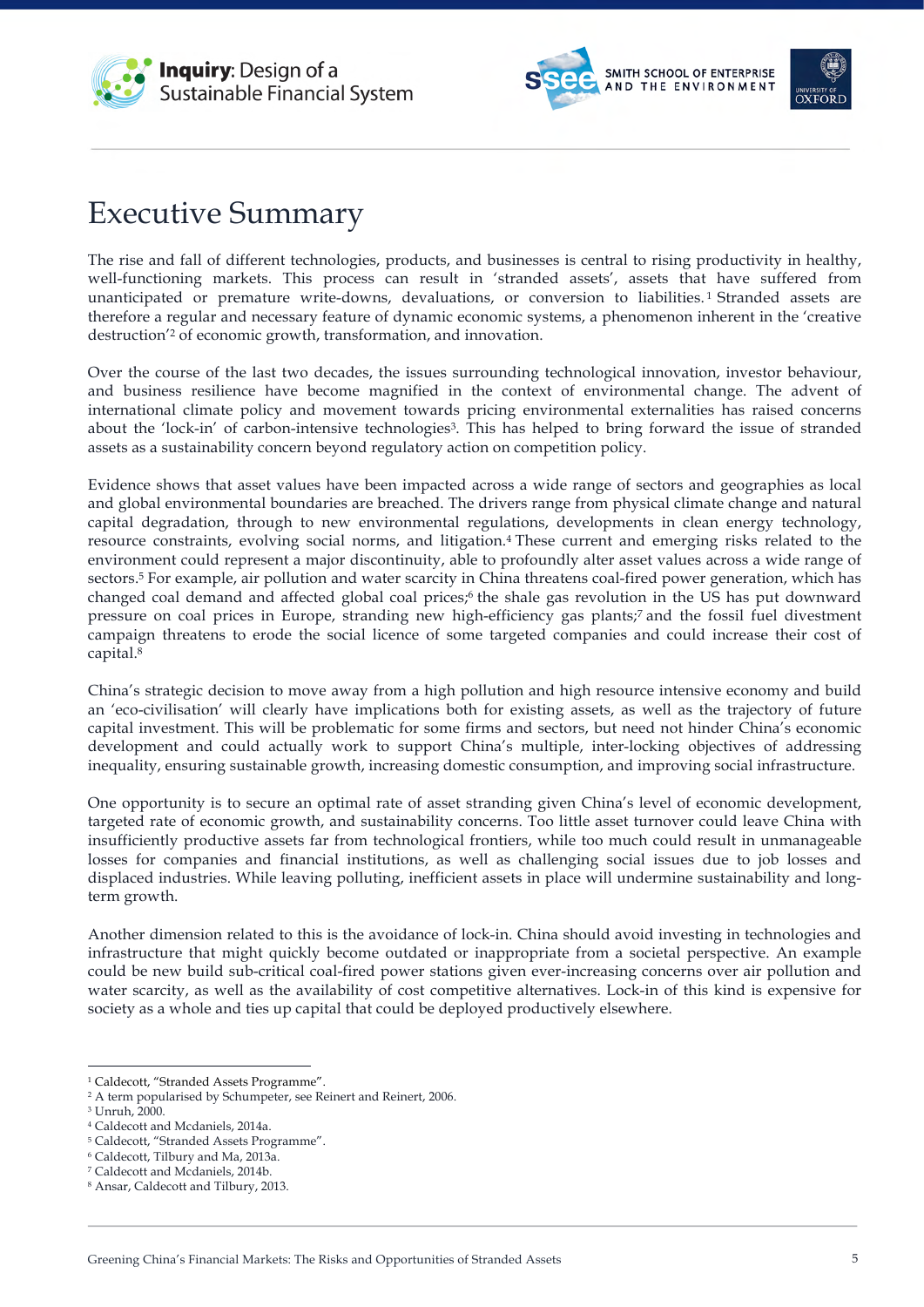





The profile of a transition pathway is also important. The value lost through asset stranding should ideally be more than offset by new value creation in other areas and this should happen smoothly over time. Without a smooth and gradual profile, it will be harder to secure political and societal support. An analysis of stranded assets can help to reveal the potential profile of a transition pathway and additionally, help to identify winners and losers across sectors. Identifying the groups affected, particularly those negatively impacted, can allow for the provision of targeted transitional help – another way of ensuring support is sustained throughout a transition that might involve painful losses for some firms.

In terms of the financial system, better understanding the materiality of environment-related risks driving stranded assets and the levels of exposure in different parts of the financial system will help regulators manage scenarios that could result in financial instability. Within financial institutions, revealing and better pricing environment-related risks will improve risk management and hedging, potentially improving system resilience as well as portfolio performance. Higher risk premia for assets more exposed to environment-related risks may also have the added benefit of shifting capital allocations away from sectors that could be considered environmentally unsustainable, and towards assets more in-line with China's vision for a cleaner and more sustainable economy.

To encourage financial institutions to take a precautionary approach, stress tests required by regulators could be extended to environment-related risks driving stranded assets. For example, a carbon stress test could involve assessing the impact on portfolios of the rapid introduction of the effective carbon pricing.9 Additionally, given that environment-related risks are likely to affect underlying asset bases of financial institutions (to the degree that they lend to clients in vulnerable/high risk industries) there could be merit in higher capital requirements for assets with greater levels of exposure to such risks.

In addition to the implications for financial markets, environment-related risks and stranded assets will impact company strategy. Companies exposed to environment-related risk factors or dependent on clients exposed to these risks may need to adapt their business models, and firms better able to manage emerging environmentrelated risks could secure significant competitive advantages over time.

 <sup>9</sup> See Kapoor, Oksnes and Hogarth, 2011.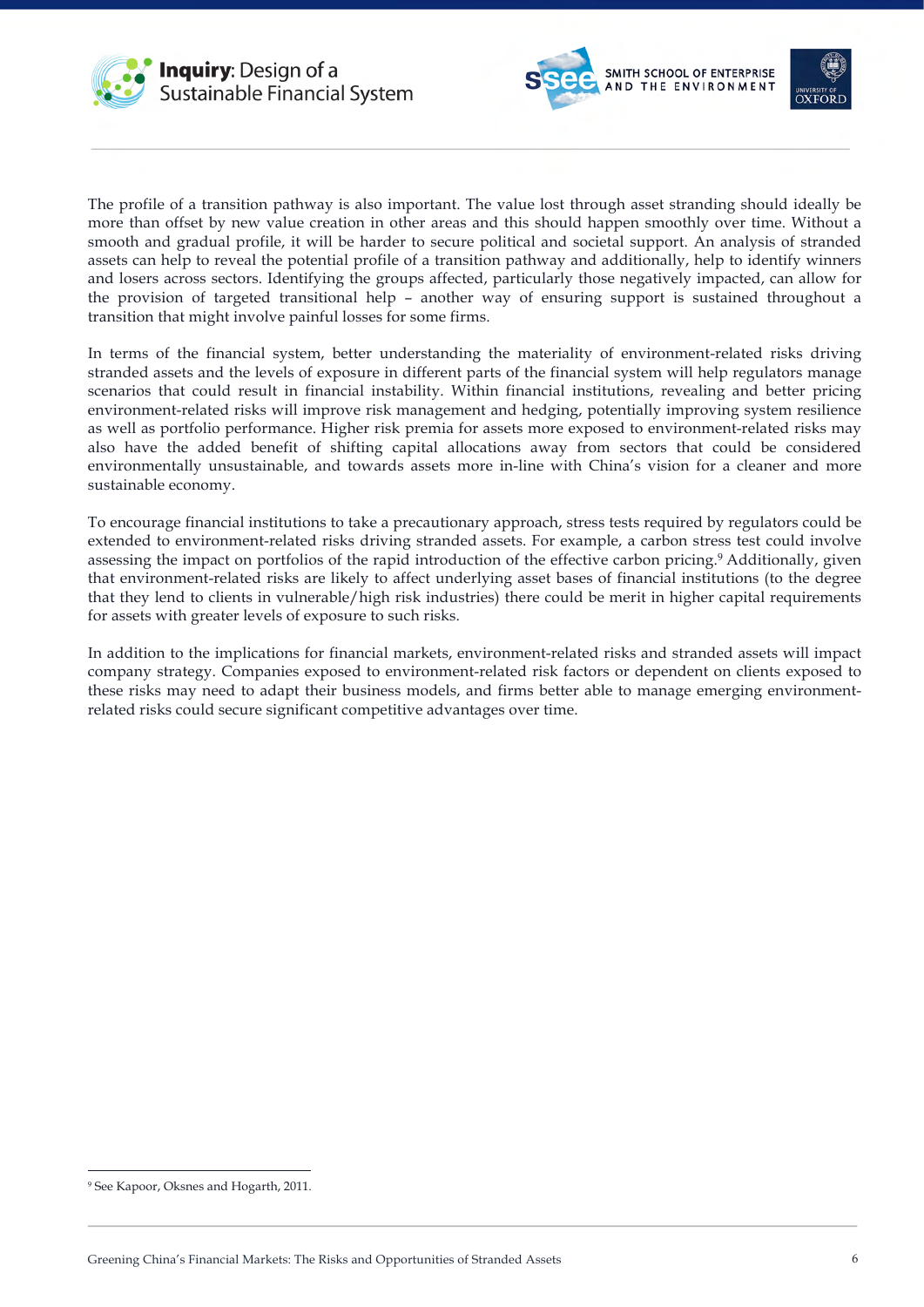





# 1. Stranded assets and the transition to a green economy

The rise and fall of different technologies, products, and businesses is central to rising productivity in healthy, well-functioning markets. This process can result in 'stranded assets', assets that have suffered from unanticipated or premature write-downs, devaluations, or conversion to liabilities. <sup>10</sup> Stranded assets are therefore a regular and necessary feature of dynamic economic systems, a phenomenon inherent in the 'creative destruction<sup>' 11</sup> of economic growth, transformation, and innovation. This dynamic process poses risks to individuals and firms, and due to macroeconomic dimensions, may have sectoral or potentially systemic implications.

Regulatory changes are one driver of asset stranding: in regulated markets policymakers and regulators have the ability to change the 'rules of the game' and to quickly create winners and losers, with significant implications for invested capital. This has proven to be a significant issue in the case of the electricity sector, where large scale, capital-intensive infrastructure investments with long operational life expectancies are often affected by such changes. The introduction of competition into US and EU utilities sectors in the 1990s presented significant challenges to regulatory economic theory.12 Whether or not sunk costs should be considered legitimately 'stranded' proved important in evaluating whether or not it was economically or socially desirable to compensate firms for unrecoverable investments. Regulatory developments following the introduction of competition policy – including renewable energy deployment and climate policy – have taken the issue of stranded assets in the context of the power sector beyond these initial questions.

Over the course of the last two decades, the issues surrounding technological innovation, investor behaviour, and business resilience have become magnified in the context of environmental change. The advent of international climate policy and movement towards pricing environmental externalities has raised concerns about the 'lock-in' of carbon-intensive technologies13. This has helped to bring forward the issue of stranded assets as a sustainability concern beyond regulatory action on competition policy. Asset values have been impacted across a wide range of sectors and geographies as local and global environmental boundaries are breached. The drivers range from physical climate change and natural capital degradation, through to new environmental regulations, developments in clean energy technology, resource constraints, evolving social norms, and litigation.14 Current and emerging risks related to the environment could represent a major discontinuity, able to profoundly alter asset values across a wide range of sectors.15 For example, air pollution and water scarcity in China threatens coal-fired power generation, which has changed coal demand and affected global coal prices;16 the shale gas revolution in the US has put downward pressure on coal prices in Europe, stranding new high-efficiency gas plants;17 and the fossil fuel divestment campaign threatens to erode the social licence of some targeted companies and could increase their cost of capital.18

These risk factors and others related to the environment could have a significant impact on the ability of different asset classes to generate value in the future, including physical, financial, natural, and intangible assets.19 The prospect of stranded assets as a result has recently emerged as an area of concern and this has been flagged by academic institutions, financial institutions, and advocacy organisations.20

 <sup>10</sup> Caldecott, "Stranded Assets Programme".

<sup>&</sup>lt;sup>11</sup> A term popularised by Schumpeter, see Reinert and Reinert, 2006.

<sup>12</sup> Cearley and Mckinzie, 1994; Michaels, 1994; Baumol and Sidak, 1995; and Kolbe and Tye, 1996.

<sup>13</sup> Unruh, 2000.

<sup>14</sup> Caldecott and Mcdaniels, 2014a.

<sup>15</sup> Caldecott, "Stranded Assets Programme".

<sup>16</sup> Caldecott, Tilbury and Ma, 2013a.

<sup>17</sup> Caldecott and Mcdaniels, 2014b.

<sup>18</sup> Ansar, Caldecott and Tilbury, 2013.

<sup>19</sup> Caldecott "Stranded Assets Programme".

<sup>20</sup> For example: Caldecott, 2011; Caldecott, "Stranded Assets Programme"; Carbon Tracker Initiative, 2011; Generation Investment Management, 2012, 2013; HSBC, 2012, 2013; Mckibben, 2011; Standard & Poor's, 2013.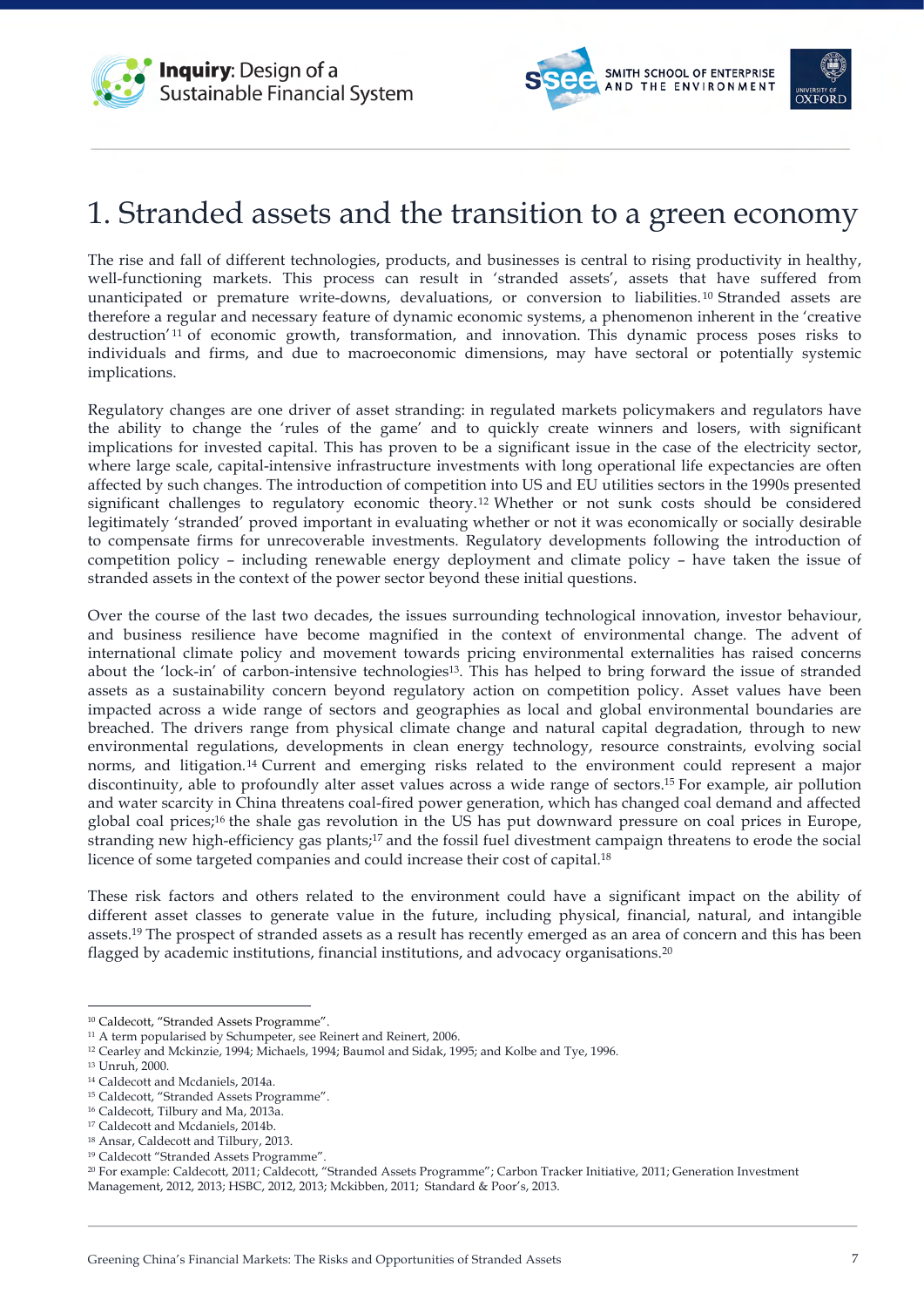





Beyond direct financial losses, stranded assets may have implications for decision-making as well. As the nascent discourse has demonstrated, the real and potential impacts of environment-related risks are starting to be noticed and this could have long term implications for asset allocation decisions and risk management – all the way from the individual and the firm through to fund managers, asset owners, and governments.

### Stranded assets, unburnable carbon: the development of carbon asset risk

From the late 1980s and accelerating rapidly from 2000, individuals and organisations working on climate and sustainability issues began to acknowledge the possibility that environmental policy and regulation could negatively the influence value or profitability of fossil fuel companies to the point that they could become impaired.21 With the concept of a global 'carbon budget'22 – the 1 trillion tonnes of cumulative atmospheric CO2 emissions allowable for 2 degrees of global warming – there was a way to determine when this might happen. When the amount of fossil fuels combusted, plus the amount of carbon accounted for in reserves yet to be burned exceeded the carbon budget, either the climate or the value of fossil fuel reserves along with associated high carbon infrastructure would have to give.

This largely academic discussion has risen up the investment and policy agenda, particularly following the 2011 publication of the report by the Carbon Tracker Initiative (2011) entitled, *Unburnable Carbon: are the world's financial markets carrying a carbon bubble?*, the findings of which were popularised by the environmentalist Bill McKibben.23 The concept of 'unburnable carbon'24 – the proportion of fossil-fuel reserves that must remain in the ground in order to stay within the carbon budget – quantified the disconnect between the value of the listed equity of global energy firms and their potential commercialisation under a strict carbon constraint introduced by climate policy.

The idea that 'unburnable' fossil fuel reserves could become stranded assets has been taken up by a number of high profile actors and helped spark a significant discussion on the risk of investing in fossil fuels.25 For example, HSBC research concluded in 2012 that a global peak in coal consumption in 2020 – a necessary condition for the transition to a low-carbon economy – would devalue existing share prices of coal assets on the London Stock Exchange by 44%.26 Though the thesis of a multi-trillion dollar 'carbon bubble' with potentially systemic implications for the global economy has inspired divergent responses – from qualified support to outright opposition27 – it has spurred the development of the fossil fuel divestment campaign, as well as highlevel investor engagement with major listed fossil fuel companies.28

### Towards a spectrum of environment-related risk

Recent developments illustrate that other environment-related risks and not just those related to an atmospheric carbon constraint enforced by policy can have a significant impact on assets today, and these are likely to increase in significance over time. Caldecott et al. (2013) propose a typology for these different environmentrelated risks that could cause stranded assets, which are set out below.29 The risks have been grouped together as 'environment-related' as each is connected with environmental protection and environmental change, and there are potential correlations and connections between each set of risks – though the extent of these interdependencies is yet to be determined and is an important area for future research.

 <sup>21</sup> IPCC, 2001; IEA, 2008.

<sup>22</sup> Krause, Backh and Koomey, 1989.

<sup>23</sup> Mckibben, 2011.

<sup>24</sup> Carbon Tracker Initiative, 2011.

<sup>25</sup> Ansar et al., 2013.

<sup>26</sup> HSBC, 2012.

<sup>27</sup> Climate Change Capital, 2012; Environmental Audit Committee, 2014a; King, 2012; Weitzig et al., 2014.

<sup>28</sup> Ansar et al., 2013.

<sup>29</sup> Caldecott, Howarth and McSharry, 2013; Caldecott, "Stranded Assets Programme".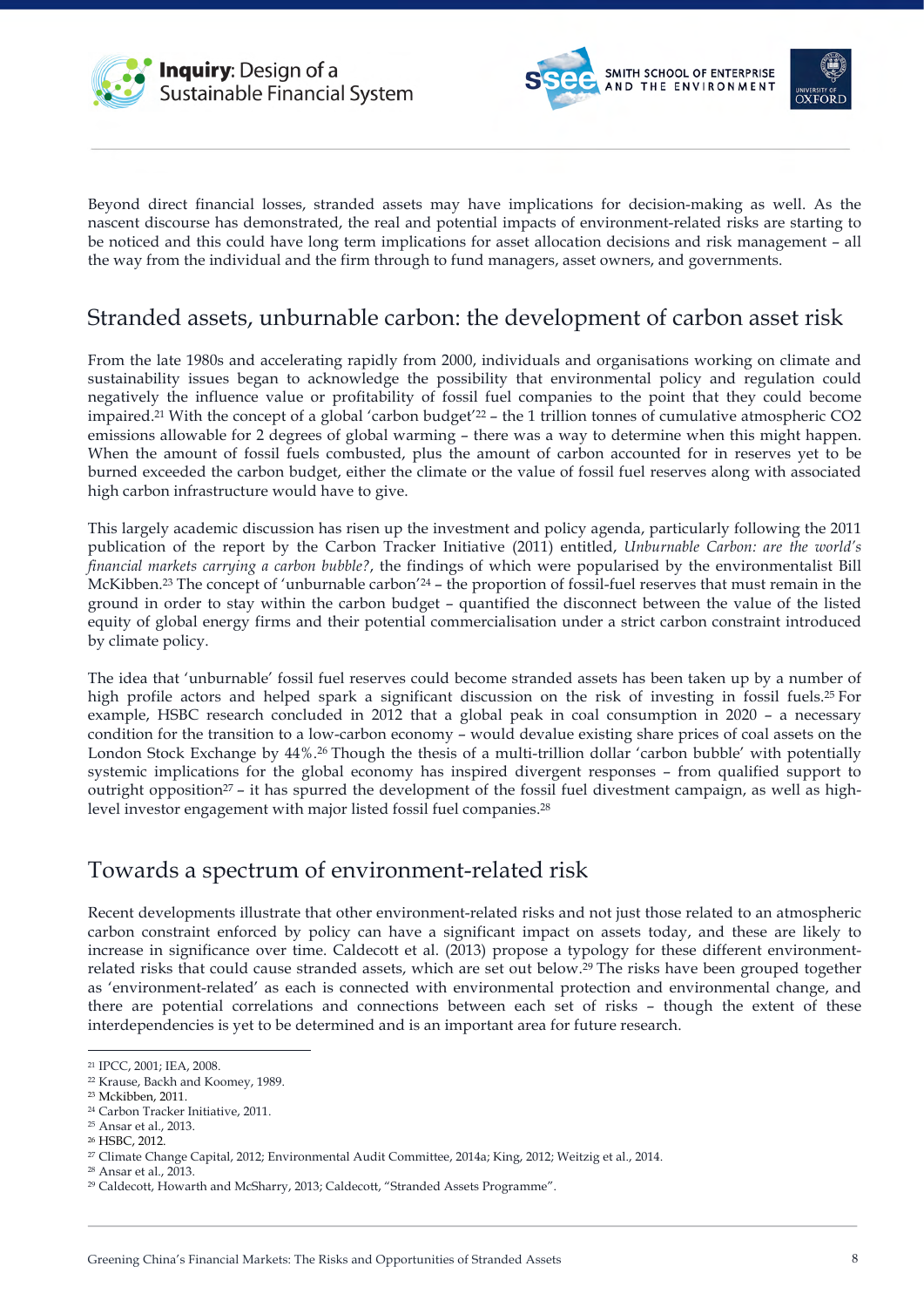





*Figure 1: Typology of Environment-related Risk*<sup>30</sup>

| <b>SET</b>                               | <b>SUBSET</b>                                                                                                                                                                                                                                                                                                                            |  |  |
|------------------------------------------|------------------------------------------------------------------------------------------------------------------------------------------------------------------------------------------------------------------------------------------------------------------------------------------------------------------------------------------|--|--|
| <b>Environmental change</b>              | Climate change; natural capital depletion and degradation;<br>biodiversity loss and decreasing species richness; air, land,<br>and water contamination; habitat loss; and freshwater<br>availability.                                                                                                                                    |  |  |
| Resource landscapes                      | Price and availability of different resources such as oil, gas,<br>coal and other minerals and metals. E.g. shale gas revolution,<br>phosphate availability, and rare earth metals.                                                                                                                                                      |  |  |
| <b>Government regulations</b>            | Carbon pricing (via taxes and trading schemes); subsidy<br>regimes (e.g. for fossil fuels and renewables); air pollution<br>regulation; voluntary and<br>compulsory<br>disclosure<br>requirements; changing liability regimes and stricter license<br>conditions for operation; the 'carbon bubble' and international<br>climate policy. |  |  |
| Technological change                     | Falling clean technology costs (e.g. solar PV, onshore wind);<br>disruptive technologies; GMO; and electric vehicles.                                                                                                                                                                                                                    |  |  |
| Social norms and consumer behaviour      | Fossil fuel divestment campaign; product labelling and<br>certification schemes; and changing consumer preferences.                                                                                                                                                                                                                      |  |  |
| Litigation and statutory interpretations | Carbon liability; litigation; damages; and changes in the way<br>existing laws are applied or interpreted.                                                                                                                                                                                                                               |  |  |

Source: Based on Caldecott et al., 2013

There are many examples of assets affected by the above environment-related risks, either separately or from a combination of risks being present simultaneously.31 Evidence from different domains, such as the insurance sector<sup>32</sup> and studies on specific risks such as the emergence of climate regulation,<sup>33</sup> suggest that these risks are growing in significance and the speed at which they are emerging is accelerating.

There are a number of different reasons why investors, firms, regulators, and policymakers may want to explore stranded assets from an environment-related risk perspective:

**Political economy:** environment-related risks are likely to create winners and losers across sectors, and may do so in potentially unexpected ways. Understanding how firms may respond to stranded assets in terms of corporate strategy may be useful in examining potential implications for climate policy and environmental regulation.

**Value at risk:** the size of potential value at risk and risk at a variety of levels (e.g. investments, business models, development strategies), sectors, and geographies is significant.

**Socially inefficient asset stranding:** lock-in and inefficient transitions can be undesirable from a societal and policy perspective. Optimising the process of transition to a more sustainable global economy, (e.g. smooth profile of value destruction being offset by value creation) is an important point of analysis in the debate around stranded assets.

 <sup>30</sup> Based on Caldecott, Howarth and McSharry, 2013.

<sup>31</sup> Caldecott, Tilbury and Carey, 2014.

<sup>32</sup> Munich RE, 2014. 33 Nachmany et al., 2014.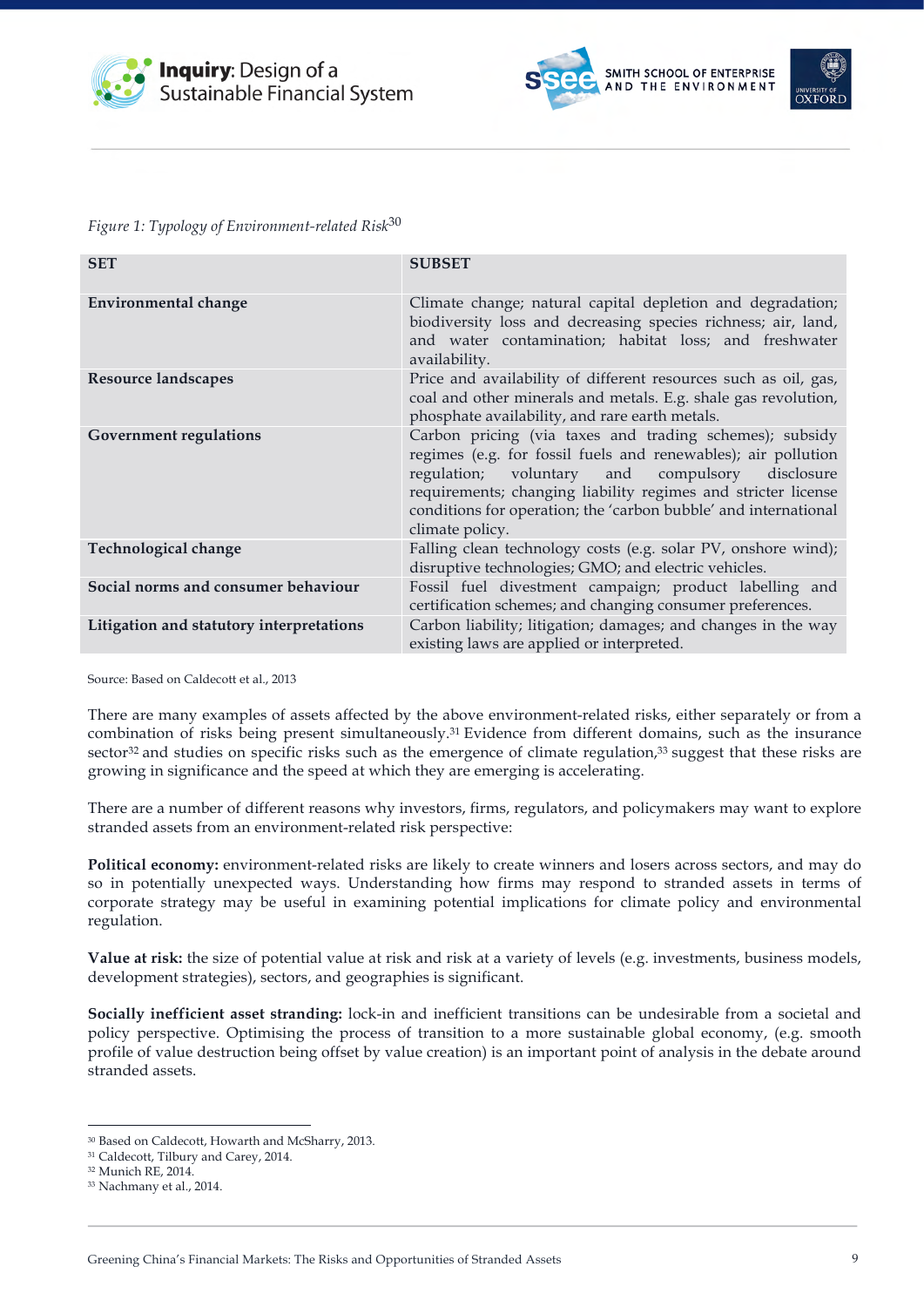





**Risk management and hedging:** understanding potential risks may facilitate improved risk management and hedging capabilities of firms, which is of importance for asset owners and fund managers. More clearly understanding the role of stranded assets in firm value may bolster portfolio resilience under certain scenarios.

**Business strategy:** companies exposed to these risk factors or dependent on other companies exposed may need to consider implications for business models.

A critical issue for policymakers and financial institutions is to understand how a spectrum of factors ranging from local to international environmental regulation, the nexus of physical resource stress, as well as technological innovation and shifts in societal expectations could converge to imperil valuable assets.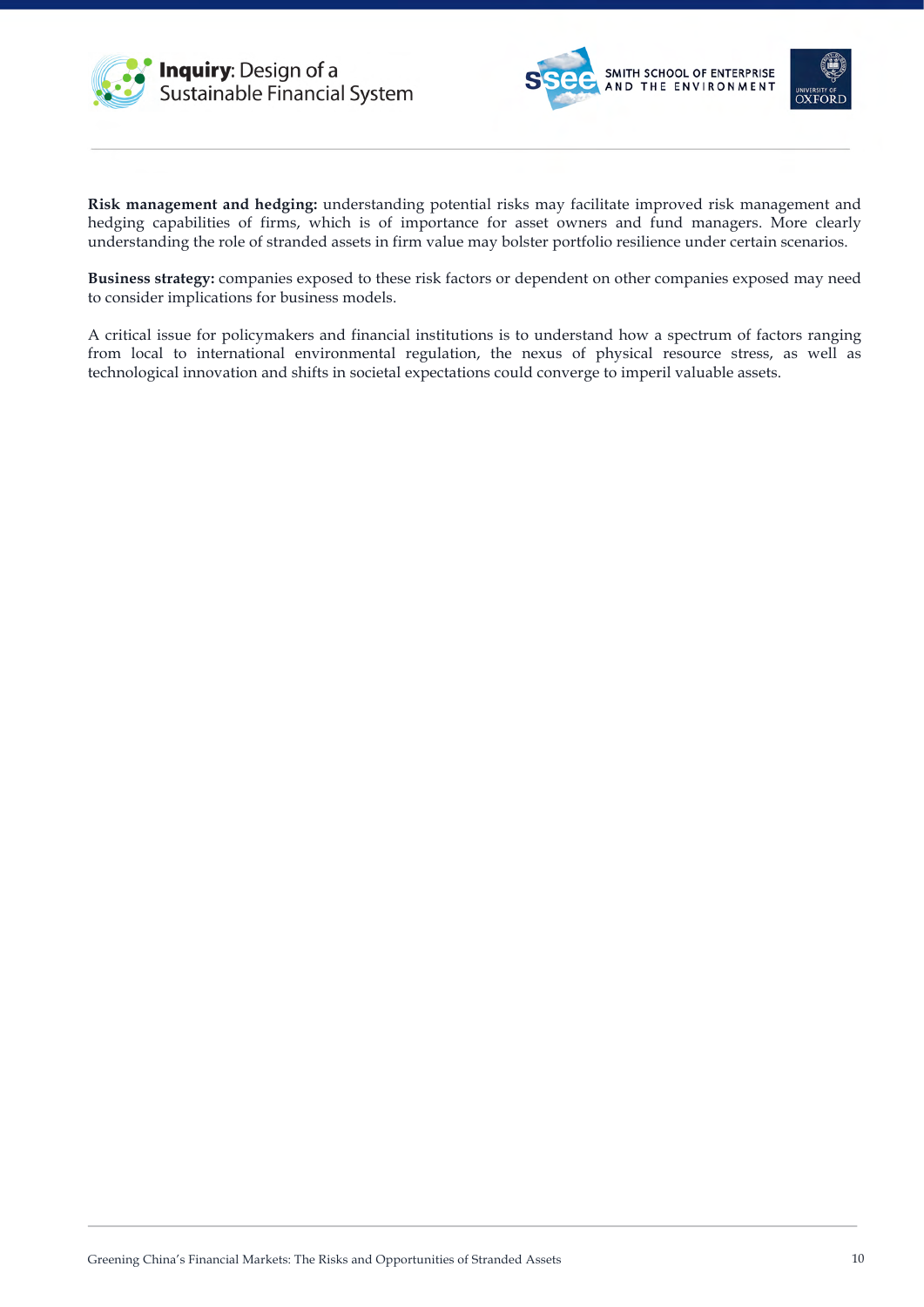





# 2. International experience of stranded assets

Firms in different sectors may experience significant competitiveness impacts from environment-related risks, either from direct impacts on their asset base or from impacts on the asset bases of their competitors. Asset stranding may affect firm value in different ways. Assets held by firms can include capital stock investments (such as extraction, production, and transport infrastructure) as well as current asset inventory (such as oil or mineral reserves, agricultural land, or natural resource inputs) that determine how firms may be valued. In this context, stranded assets may have unpredictable and counter-intuitive implications for the value of firms exposed to environment-related risks. This section summarises five examples of environment-related risks stranding or threatening to strand assets in different sectors.

# Case Study 1: Coal assets in the USA

On  $2<sup>nd</sup>$  June 2014, the EPA unveiled a new proposal to reduce  $CO<sub>2</sub>$  emissions from US power plants by 30% from their 2005 level by 2030. The proposal gives targets on a state-by-state basis, allowing each state to choose how to meet them. Although current emissions are already around 15% below 2005 levels, the proposal is expected to have a significant impact on the US energy industry, particularly coal as the US coal fleet currently produces 74% of power plant US emissions,34 but only 39% of US electricity.35 Even before the EPA proposals, however, coal assets had started to become uneconomical for several reasons.

In 2013, Brayton Point Station, which is one of the leading sources of emissions in Massachusetts, was announced for closure in 2017, in spite of a determination by ISO New England (an independent Regional Transmissions Organisation that oversees the operation of New England's bulk electric power system and transmission lines) that it is needed to help meet demand.36 Its previous owner had spent \$1.1bn to install new pollution controls, but it was predicted to lose over \$3m in 2014, mainly because of low natural gas prices, showing how, even with major capital investments, many old coal fired plants have become uneconomical.<sup>37</sup> This early retirement is part of a wider trend in the US. Between 2009 and 2013, 20.8 GW of coal-fired power plants, 6.2% of the 2009 US coal fleet, were retired and another 30.7 GW were 'slated' for retirement, with most estimates indicating that there will be further coal retirements of between 25 to 100 GW by 2020.38 The EIA, for instance, predicts 60 GW of coal retired by 2020 and a study by Fleischman et al (2013) indicates that 59 GW of coal units are 'ripe for retirement', in addition to the 28 already announced for retirement before 2025. One study by Synapse Energy Economics (2013) gives a significantly higher figure, of 228 to 295 GW as vulnerable having considered a wider range of costs including cooling water, water effluent controls, and coal ash.39

One of the principal reasons for this stranding of US coal assets, has been the shale gas boom which has provided a cheaper and cleaner alternative to coal. A BNEF report predicts that US natural gas prices will remain low (less than \$5 per MMBtu) until 2024, forecasting that the US fleet of gas-fired power stations will rise to 134 GW by 2030.40 A further challenge to coal comes from the advent of increasingly attractive renewables: wind costs have fallen by about  $80\%$  in the last three decades<sup>41</sup> and the costs of solar photovoltaics (PV) have also been falling rapidly because of a steep drop in manufacturing costs. As a result, PV capacity in the US has

- <sup>35</sup> EIA, 2014, Table 7.2a.
- <sup>36</sup> See ISO New England, 2014 .
- <sup>37</sup> Fleischman et al., 2013.
- <sup>38</sup> Ibid.
- <sup>39</sup> Knight et al., 2013.

 <sup>34</sup> EIA, 2013, Table 12.6.

<sup>40</sup> BNEF, 2013.

<sup>41</sup> Fleischman et al., 2013.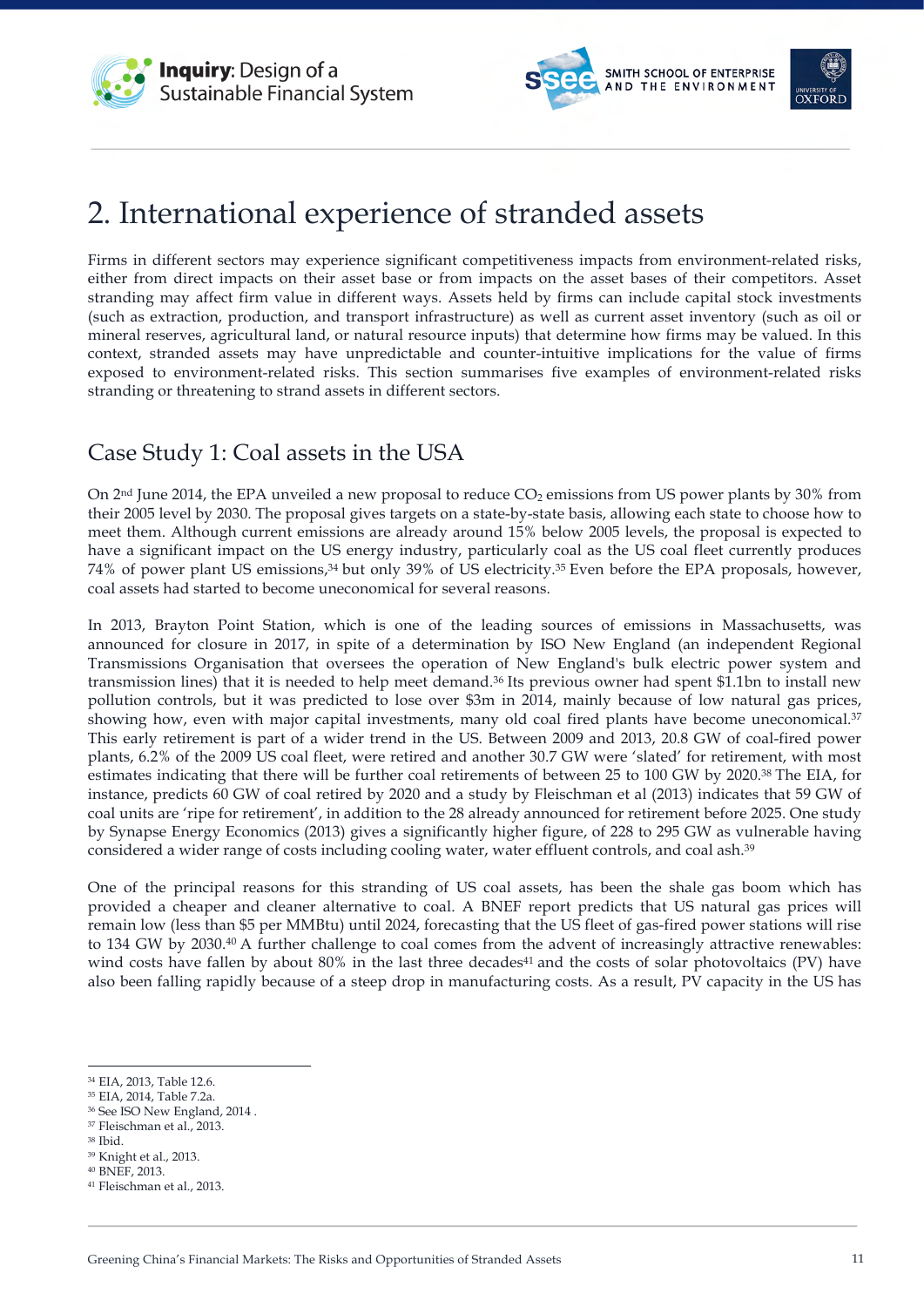





reached 8.9 GW42 and rooftop solar PV installations are predicted to grow to a 10% share of the US capacity mix by 2030.43

The Obama administration has said that it still expects 30% of US electricity to come from coal in 2030<sup>44</sup>. However, significant investment has already been stranded, and the coal industry has recognized that even more is at risk: the Chairman and CEO of American Electric Nick Atkins admitted in May 2014 that 'it's a critical issue for us not to strand all that investment that we made and secondly to make sure the grid can operate in a reliable fashion through this transition.'45

### Case Study 2: European power sector transformations and CCGTs46

Over the course of 2013, a large number of recently built, high-efficiency combined cycle gas-turbine (CCGT) power plants across the EU were prematurely closed or mothballed, while coal retained or gained market share. Motivated by the combined effects of decreased electricity demand from the financial crisis, merit order effects of renewable energy implementation on capacity needs and price volatility, lacking a carbon price incentive, and cheap coal from the US shale boom, gas-fired power plants profits fell to the point of being uneconomic in comparison to coal power.

Responding to poor market conditions, utilities have been rapidly mothballing CCGTs. Estimates suggest 51 GW of the EU's generation capacity is currently mothballed and 60% of EU gas-fired capacity not recovering fixed costs, possibly facing closure within three years.47 Importantly, a significant amount of gas capacity recently mothballed has been built or acquired over last 10 years: new, high efficiency units – such as Statkraft's 430 MW Knapsack 2 plant, and Vattenfall's 1300 MW Magnum unit – have been immediately mothballed upon commissioning.48

Mothballing actions have resulted in significant write-downs on gas-fired power assets. The top 16 EU utilities reported €14.6bn in impairments on generation assets over the course of 2010-201249, while notable actions in 2013 – including GDF Suez' impairment of €2bn and Vattenfall impairment of €1.7bn have stemmed mostly from EU gas assets. Recent instances of stranding have exacerbated downward trends in total utility equity and market capitalization since the financial crisis, as evidenced by the MSCI Utilities index loss of  $\epsilon$ 500bn since 2008.50 Along with credit downgrades and the revision of dividends to preserve balance sheets, major utilities have significantly curtailed planned capacity investments, contributing to increasing fears about system security and the risk of blackouts in different EU countries.

Although it remains unclear what the long-term impacts of stranded CCGTs will be on EU energy markets, recent proposals to develop capacity mechanisms make clear the importance of stranded assets on both utility behaviour and policy-making. The cascading impacts of stranded CCGTs assets on firm balance sheets, shareholder returns, credit, and overall company value is a potent reminder of how rapidly a diverse range of sustainability-related risk factors – including technological innovation (shale gas), social norms (regarding nuclear energy), and regulation (renewable energy targets and air pollution regulations) – may result in unexpected outcomes.

<sup>42</sup> Fleischman et al., 2013.

<sup>43</sup> BNEF, 2013.

<sup>44</sup> Jopson, 2014.

<sup>45</sup> quoted by Chegiak and Polson, 2014.

<sup>46</sup> Based on Caldecott and McDaniels, 2014b.

<sup>47</sup> IHS CERA, 2013. <sup>48</sup> Ibid.

<sup>49</sup> EY, 2013.

<sup>50</sup> Economist, 2013.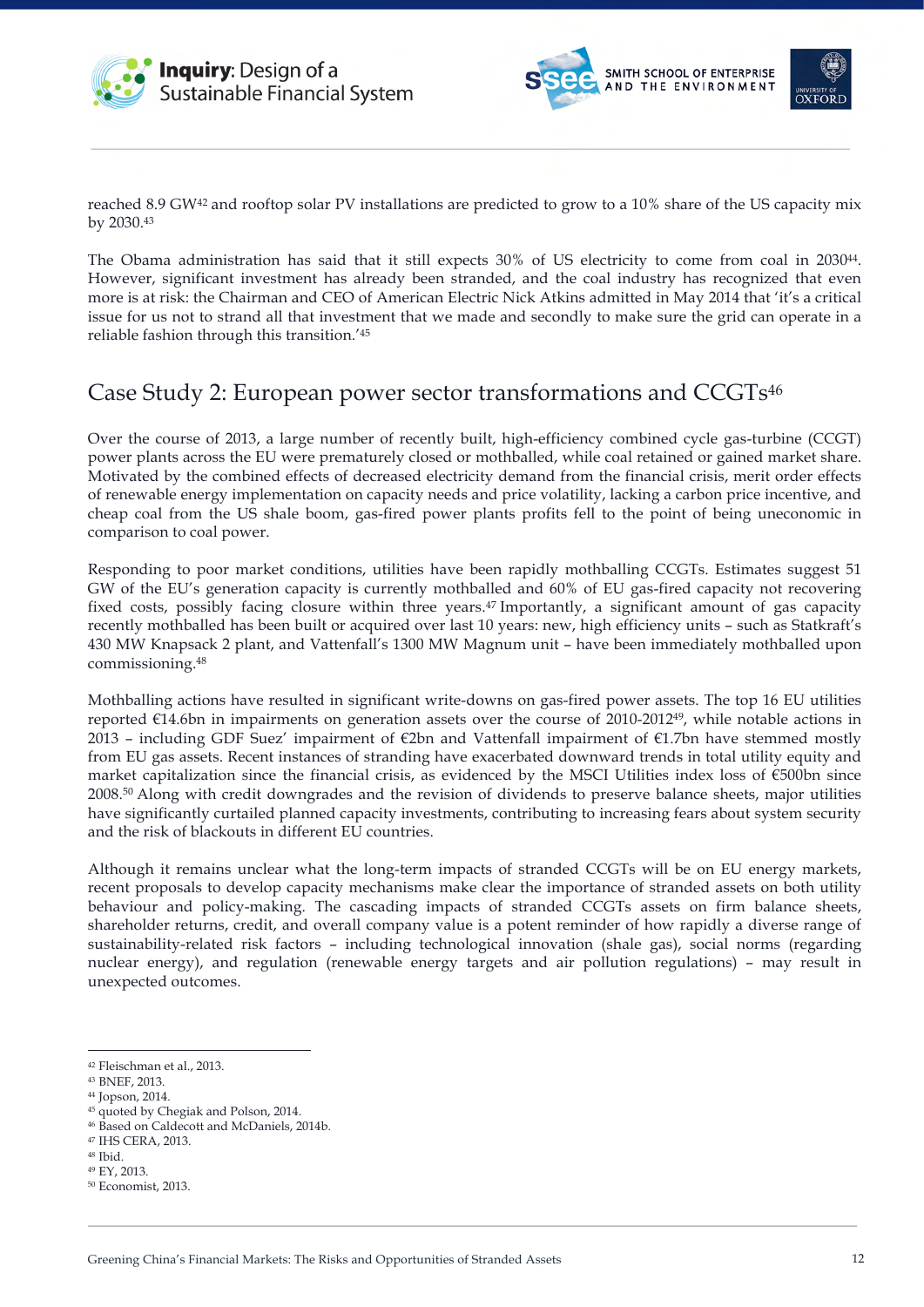





# Case Study 3: Carbon Supply Cost Curves

The upstream oil industry51 could be facing a dual challenge: a 'carbon crunch' driven by actual and potential climate regulation and a 'cost squeeze' driven by a shift toward expensive and difficult-to-extract reserves, increased technical risks, and renewed geopolitical risks. These factors could lead to the stranding of investment in the development of new reserves.

In order to have an 80% chance of limiting global warming to 2°C, the Carbon Tracker Initiative (CTI) estimate that, with assumptions about the reduction of non- $CO<sub>2</sub>$  emissions, the global 'carbon budget' through 2050 is 900  $GtCO<sub>2</sub>52$  If oil is kept at its current share of global emissions, around  $40%$ , this implies an oil-specific budget of 360 GtCO2. CTI estimates that oil reserves are capable of supplying 1.8 times this by 205053 and argue that if a global climate change agreement is reached that is likely to result in a substantial proportion of these reserves becoming stranded assets.

Meanwhile, production costs and capital expenditure have been rising rapidly. Since 2000, the oil industry's investments have risen by 180%, with global oil supply increasing by just 14%.54 An EY study of 75 oil companies found that global capex increased by 13% in 2012, while combined profits fell by 16%.55 This reflects the increase in production of 'unconventional' oil, such as shale oil, tight liquids, and oil sands, as well as a shift toward deep-water projects in the production of 'conventional' oil. Even lower-cost projects are seeing higher levels of technical and geopolitical risk. Goldman Sachs identify five criteria for technical risk: water depth, environment/geography/climate, technology dependence, geological issues, and infrastructure dependence. They find technical risk in their database of new projects will 'rise to never-before-seen levels of risk'.56 Furthermore, through 2025, oil companies have \$215bn of capex planned in countries with geopolitical risk that Goldman Sachs rates as 'high' or 'very high'.57

The 2014 CTI report analyses this cost squeeze using Carbon Supply Cost Curves which plot cumulative oil production against lifecycle emissions. This allows them to analyse projects using the break even oil price (BEOP): the oil price at which an asset yields a net present value of zero, with a 10% internal return. CTI are then able to estimate key BEOP levels by combining demand projections with global supply curves and examine the marginal BEOP of oil under different demand scenarios.58 Projects that have a BEOP over \$80/bbl (\$95/bbl+ market price) are most vulnerable to stranding in a low carbon demand scenario.59 The report also examines the categories and locations of projects, to allow investors to better understand their exposure to risk.<sup>60</sup>

The oil majors' own projections of oil demand are higher than the low carbon demand scenarios suggested by CTI, but there are a range of emissions scenarios that should be considered and the assumptions underlying demand projections should be stress tested. For instance, Mark Lewis, of financial services company Kepler Chevron, criticises ExxonMobil's recent report 'Energy and carbon – managing the risks' as too dismissive of the possibility of coordinated global policy and too binary in the assessment of the climate-policy risks faced.<sup>61</sup>

 <sup>51</sup> 'Oil' includes crude oil, condensates and NGLs here: see Carbon Tracker Initiative 2014, p. 26.

<sup>52</sup> Carbon Tracker Initiative, 2013, p. 4.

<sup>53</sup> Carbon Tracker Initiative, 2014, p. 32.

<sup>54</sup> Ahmed, 2014.

<sup>55</sup> Chazan and Crooks, 2013.

<sup>56</sup> Goldman Sachs, 2013, p. 120-123.

<sup>57</sup> Goldman Sachs, 2013, p. 126.

<sup>58</sup> Carbon Tracker Initiative, 2014, p. 16.

<sup>59</sup> Ibid, p. 46. <sup>60</sup> Ibid, p. 39.

<sup>61</sup> Lewis, 2014, p. 4-5.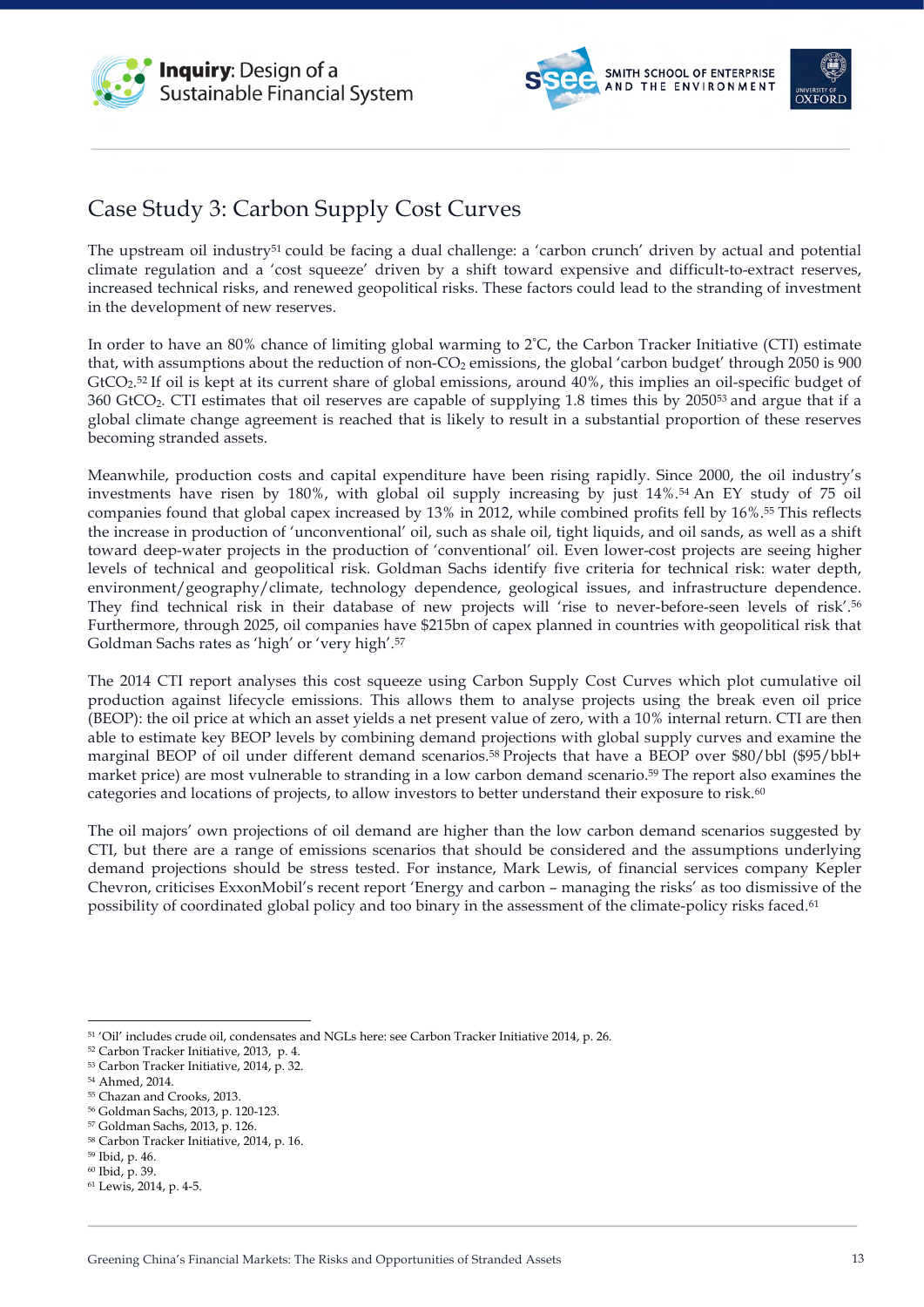



# Case Study 4: Agricultural commodity value chains<sup>62</sup>

The recent boom in agricultural commodity prices has sparked interest in agriculture as an asset class. This has contributed to an increase in the value of underlying assets such as farmland, and seen capital flow into much needed productivity-enhancing investments. However, this boom has coincided with unprecedented levels of environment-related risk in agricultural systems.

The report 'Stranded Assets in Agriculture'63 maps out a typology of environment-related risks that could strand assets along the agricultural supply chain and completes an assessment of each. The report also provides a highlevel value at risk analysis quantifying environment-related risk. As the report makes clear, environment-related risks in the agriculture sector are currently insufficiently assessed and incorporated into investment decisions. The absence or inadequacy of regional, national, and trans-national governance arrangements intended to manage these risks and address collective action problems further compound these problems.

There are a range of environment-related risks that may impact different agricultural assets. Weather variability is the most important driver of both yield and resilience risk for crop-based agriculture, and can have significant consequences for animal agriculture. Degradation of natural capital stocks, including land and soil resources, biodiversity loss, and associated provisioning ecosystem services, may significantly affect the value of physical assets such as farmlands. An increasing prevalence of agricultural diseases, pest species, ecosystem fragility, and the geographic distribution of these risks, may also negatively affect value in unexpected ways.

The value of different agricultural assets may also be negatively affected by economic drivers, including the price and availability of agricultural inputs (e.g. phosphate-based fertilisers) and the proliferation and maintenance of water infrastructure, as well as political drivers such as property rights regimes, land use regulations, trade policy, and industrial policies. Changing social norms may increase exposure of firms with unsustainable assets and supply chain practices to stigmatization and increasing costs. For example, ecolabelling, voluntary standards, and international regulation may represent competitiveness impacts for some firms, and opportunities for others.

At a macro-level, assets at risk from physical impacts include high fixed or sunk costs assets of low liquidity closely linked to land value, including natural assets (farmlands) and physical assets (including multi-year crops, processing, and transport infrastructure). Irrigated crops and related infrastructure may prove to especially vulnerable in areas relying heavily on seasonal water availability.

# Case Study 5: Social norms and the divestment campaign<sup>64</sup>

Divestment is a socially motivated activity of private wealth owners, either individuals or groups, such as university endowments, public pension funds, or their appointed asset managers.65 Owners can decide to withhold their capital—for example, by selling stock market-listed shares, private equities or debt—from firms engaged in a reprehensible activity. Tobacco, munitions, corporations in apartheid South Africa, provision of adult services, and gaming have all been subject to divestment campaigns in the 20th century. The fossil fuel divestment campaign, a recent and extant social phenomenon, is one such campaign that could affect the value of fossil fuel assets. Ansar et al. (2013) tests whether the divestment campaign could affect fossil fuel assets and if so, how, to what extent, and over which time horizons.

 <sup>62</sup> Based on Caldecott, Howarth and McSharry, 2013.

<sup>63</sup> Ibid.

<sup>64</sup> Based on Ansar et al., 2013.

<sup>65</sup> Kaempfer, Lehman and Lowenberg, 1987.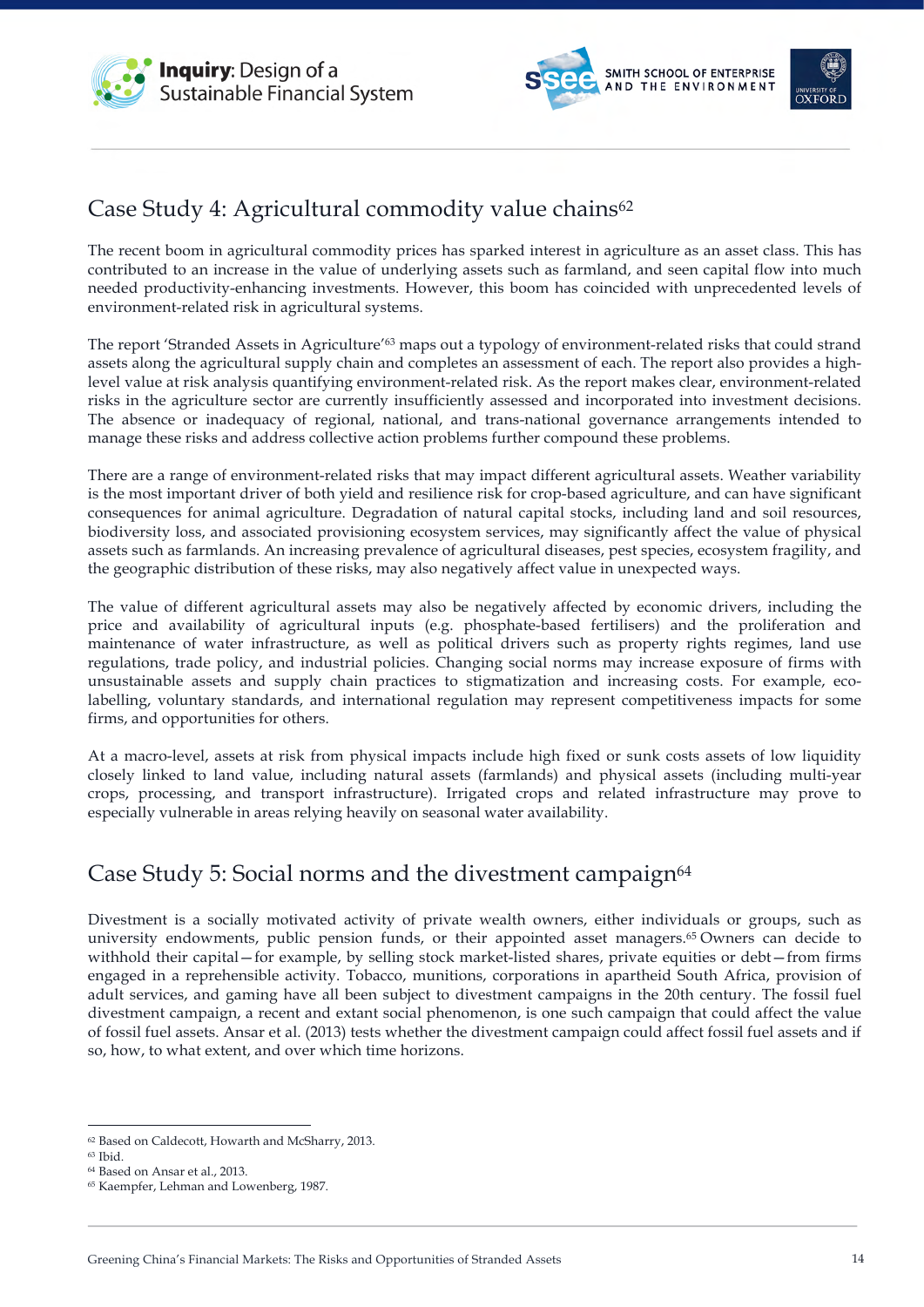





Worried about the impact of climate change, civic group 350.org launched a campaign in 2012 encouraging 'institutions to immediately freeze any new investment in fossil fuel companies, and divest from direct ownership and any commingled funds that include fossil fuel public equities and corporate bonds within 5 years'.66 350.org is a not-for-profit organisation that aims to address climate change through online campaigns, grassroots organisation and mass public actions.

The analysis conducted by Ansar et al. (2013) shows that the direct impacts of divestment on fossil fuel equity are likely to be limited – the maximum amount of capital that could be divested from fossil fuel companies represents a small amount of funds, and share prices are unlikely to suffer significant declines as other alternative investors step in.67 Potential direct impacts on coal are more likely than oil and gas firms, as alternative investors may not be as readily available.

Although direct impacts may be insignificant in the short-term, the stigmatization of different energy firms with especially poor environmental performance and risk management efforts are likely to have much more significant impacts over the long term. Importantly, different classes of firms – including pure-play coal miners – may be especially vulnerable to the impacts of increasing public awareness and stigmatization, including impacts on trading multiples.

Increasing shareholder pressure to manage environment-related risks look set to become more important. In 2013 there were a number of notable shareholder actions on high-carbon assets, including Storebrand's divestment from 24 coal and oil sands firms and SWIP's divestment from pure-play coal producers,<sup>68</sup> as well as increasing pressure for investor coalitions on global energy firms to disclose carbon-related risks.<sup>69</sup>

 <sup>66</sup> Fossil Free, 2013.

<sup>67</sup> Ansar et al., 2013.

<sup>68</sup> Riseborough and Biesheuvel, 2013.

<sup>69</sup> Ceres, 2013.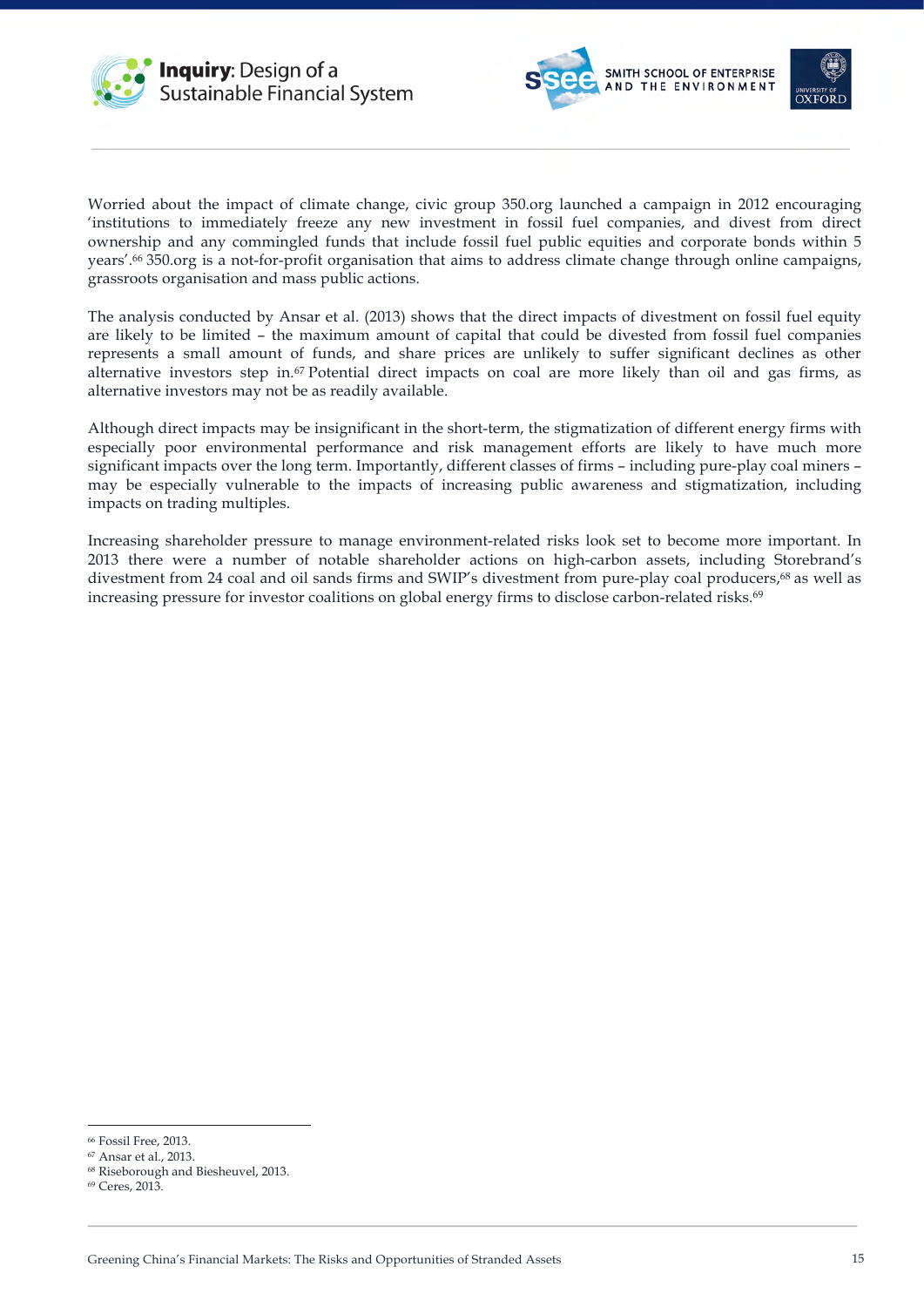





# 3. Financial market responses

The prospect of stranded assets induced by environment-related risks will prompt a range of responses from policymakers, regulators, and financial institutions alike. The financial system implications of stranded assets are significant and this section provides a non-exhaustive overview of some of the responses that have taken place or might develop in the future.

# 3.1 Public policy and regulation

There has been a wide range of research on the micro and macro implications of various public policy and regulatory responses to different environment-related risks. However, this work has not been focused on the financial system. Here we focus specifically on recent research and analysis pertinent to finance, banking, insurance, and investment in order to derive specific implications for the financial system.

### *3.1.1 Monetary policy responses*

To date there is little evidence suggesting that governments implement monetary policy actions explicitly in response to environment-related risks, though governments have implemented monetary policy actions in response to changes in the value of natural capital stocks (i.e. discoveries or depletion of resource wealth), losses of natural capital (i.e. natural catastrophe events), and changes in the value of market goods and services predicated upon natural capital stocks and flows (i.e. price volatility within international commodity markets).

Much of the analysis in this area relates to the management of natural resource extraction rents, including energy resource discoveries<sup>70</sup> and the management of long-term resource depletion.<sup>71</sup> Instead of expanding on this discussion, here we focus on recent findings from analysis of monetary policy responses to i) natural catastrophe events and ii) commodity price volatility. We concentrate on these areas of research as these processes may serve as partial proxies for the impacts of environment-related risks.

#### *i) Monetary policy responses to natural catastrophe events*

Natural catastrophe events (NCEs) have major direct and indirect costs at the macroeconomic level72 and within different sectors across the economy.<sup>73</sup> These costs may constitute significant issues for public finance and debt, as NCEs impacts necessitate increased government spending concurrent with a decrease in fiscal revenues.<sup>74</sup> Monetary responses to NCEs are often aimed at stimulating the economy in advance of a long-term economic slowdown; for example the Thai central bank reduced interest rates from 3.5 to 3.25% in anticipation of significant output declines from flood damage in 2011. <sup>75</sup> Governments implement monetary responses to NCEs in order to stabilise the economy and mitigate losses from environmental damage, but there has been less focus on the use of such instruments to manage interrupted flows of natural capital to the economy.

Beyond monetary policy there is an increasing volume of analysis of broader macroeconomic and fiscal policy responses to NCEs and physical climate impacts, with studies examining the fiscal impacts of Hurricane Sandy, <sup>76</sup> Caribbean hurricanes, <sup>77</sup> floods, <sup>78</sup> and other catastrophes. Many different fiscal policy tools and

<sup>70</sup> Wills, 2013.

<sup>71</sup> Studies include Leigh and Olters, 2006; Collier et al., 2010; and Cologni and Manera, 2013.

<sup>72</sup> Hallegatte and Przyluski, 2010.

<sup>73</sup> Loayza et al., 2012.

<sup>74</sup> Melecky and Raddatz, 2014.

<sup>75</sup> Yuvejwattana, 2011.

<sup>76</sup> Mantell et al., 2013.

<sup>77</sup> Ouattara and Strobl, 2013.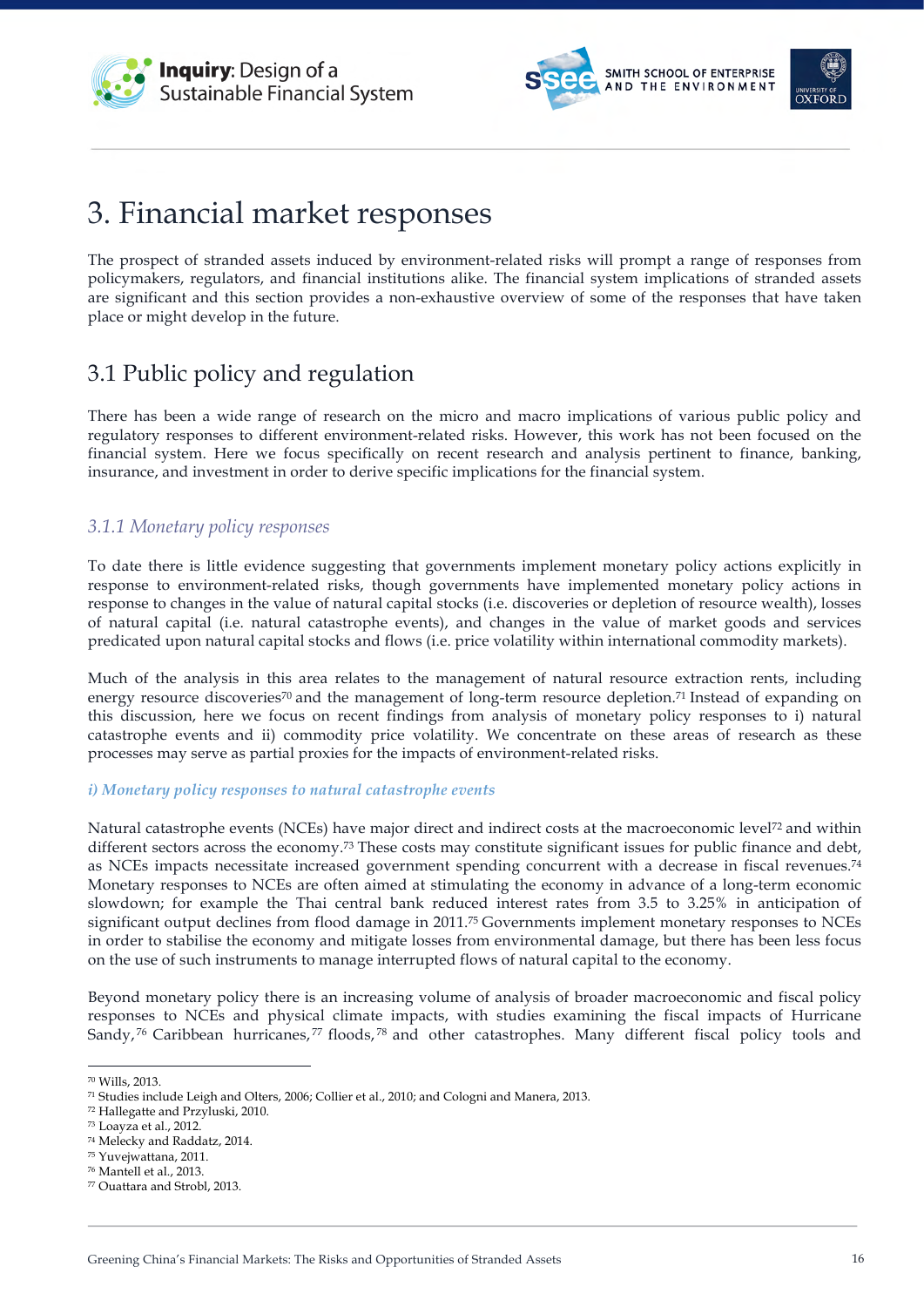





combinations of responses to NCEs have been implemented, with varying effects on macroeconomic growth and financial stability. While these lessons are pertinent to implications for financial stability stemming from responses to natural capital degradation, many dimensions of such policies relate to broader macroeconomic issues and are thus hard to disaggregate as specific actions with environmental objectives.

#### *ii) Monetary policy responses to commodity market volatility*

Governments may introduce monetary policy responses to commodity market volatility based upon either changes in the value of export-based capital inflows or exposure of domestic consumers to significant shifts in the CPI, leading to inflation. Changes in values of exports of primary natural commodities (such as oil, agricultural products, or other natural resources) can significantly affect capital inflows. Inflationary impacts from increased prices for exports can be exacerbated by pro-cyclicality of bank lending, increasing risk of systemic negative consequences during major price downturns.79 For example, oil-based capital inflows and loose monetary policy in Nigeria led to a severe credit-based financial crisis. Following a cumulative real growth in private sector credit of 235% over 2006–08, the fall in oil prices stemming from the 2008 financial crisis led to a rapid increase in non-performing loans, bank failures, and eventual monetary policy actions by the Central Bank of Nigeria (Masson, 2014).80

### *3.1.2 Requiring preventive action by financial institutions*

Stress tests are used by regulators to assess the resilience of financial institutions in the face of 'unlikely but plausible' scenarios. This approach could be extended to environment-related risks to encourage banks to take a precautionary approach to climate, energy, water and other resource factors. For example, a carbon stress test could involve assessing the impact on portfolios of the rapid introduction of the effective carbon pricing.<sup>81</sup> Importantly, the price of carbon could be set at the full external damage cost rather than the current market price, where this exists, to incentivise anticipatory action.

This approach could also be extended to other institutions, such as institutional investors, building on international progress on investor stewardship. The OECD82 has stated that 'financial regulators and supervisors also have a role to play in encouraging long-term, active investment. They can support national or international codes of good practice (such as the Stewardship Code which is gaining widespread support in the UK) and issue guidance themselves of how they expect institutional investors to behave.' The OECD proposes that 'in order to nudge investors to follow such guidance, supervisors can shift the focus on their investigations, enquiring as to the turnover of funds, the length of mandates given to external managers, how fees are structured, voting behaviour etc.'

It argues that if supervisors believe that investors may be acting in too short-term a manner, they could increase their oversight of the institution. Such actions could help address the agency problem, making institutional investors aware of their fiduciary duties and that they are the ultimate owners of the companies in which they invest, with the consequent responsibilities this entails. Supervisory authorities could also help to foster a focus on longer-term performance by releasing or requiring comparative data on returns over longer time periods.83

#### *3.1.3 Evaluating systemic risk implications*

<sup>78</sup> Cunado and Ferreira, 2014.

<sup>79</sup> Masson, 2014.

<sup>80</sup> Ibid.

<sup>81</sup> See Kapoor et al., 2011.

<sup>82</sup> Della Croce, Stewart and Yermo, 2011.

<sup>83</sup> Ibid.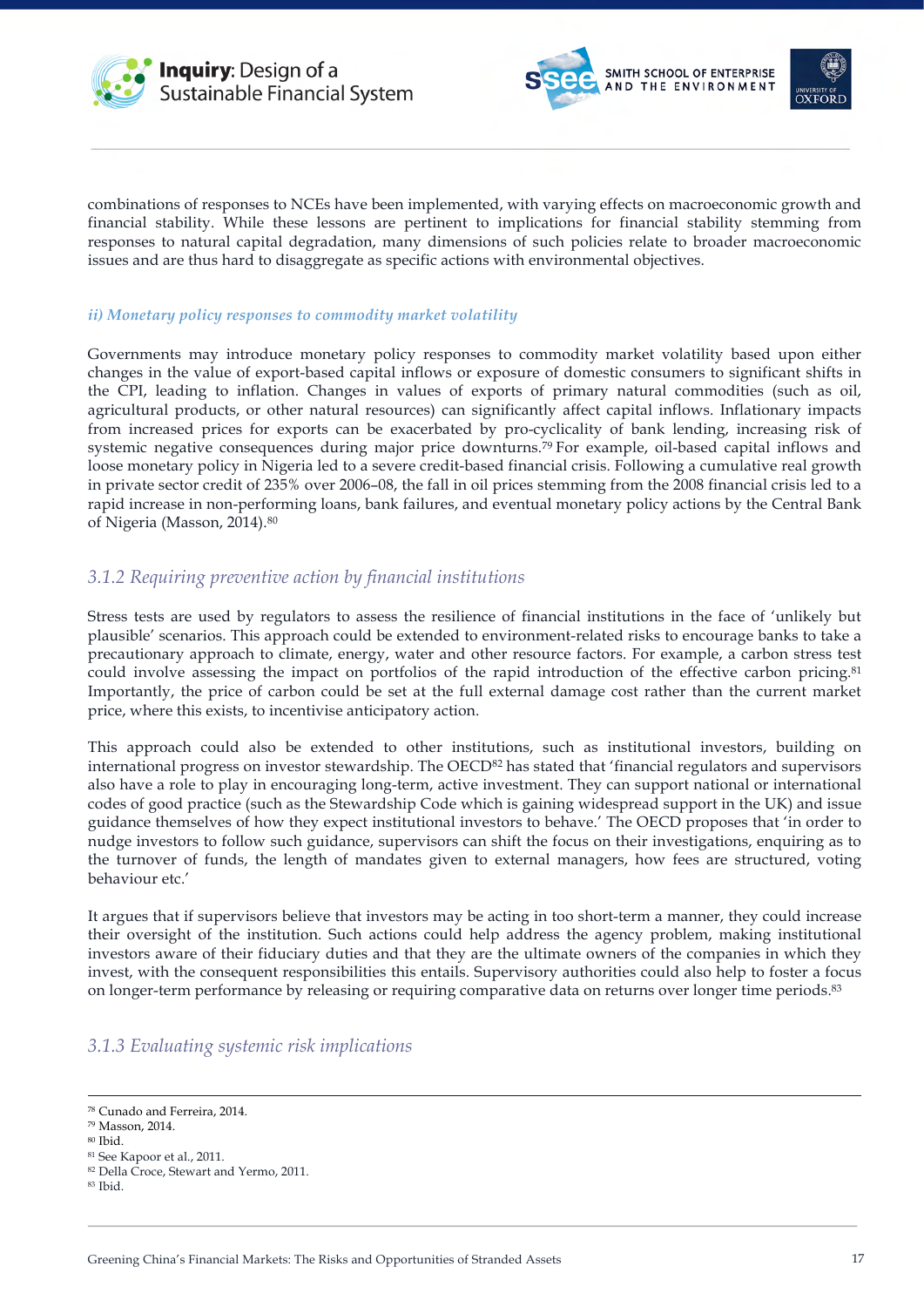





The systemic risk potentially associated with carbon exposure and 'unburnable carbon' has recently been raised with regulators, particularly in the UK. In January 2012 a group of investors began a high-profile correspondence with the Financial Policy Committee of the Bank of England by urging it, 'to investigate how Britain's exposure to polluting and environmentally damaging investments might pose a systemic risk to the UK financial system and prospects for long term economic growth.'84 The then bank governor, Sir Mervyn King, recognised in a response from February 2012 that there, 'is clearly scope for further evaluation of these issues, in particular the potential scale of the risk and transmission mechanisms through which it might impact UK financial stability.'85 He then set out three conditions that would need to be met for this to be considered a systemic risk by the Bank: 1) that exposure to carbon-intensive sectors is large relative to overall assets, 2) that the policies and technologies working to reduce returns in high carbon areas are not already priced by the market, and 3) that any subsequent correction would not give sufficient time for financial institutions to adjust their portfolios in an orderly manner.<sup>86</sup>

The Environmental Audit Committee of the House of Commons in a February 2014 report, and then in a July 2014 letter, also subsequently recommended that the, 'Financial Policy Committee of the Bank of England should regularly consult with the Committee on Climate Change to help it monitor the risks to financial stability associated with a carbon bubble.'87 The Greens/European Free Alliance, a political grouping within the European Parliament, also published research in February 2014 estimating that the exposure of EU financial institutions to at risk fossil fuel assets was €1trn and that under a 'shock' scenario losses could amount to €350- 400bn, enough to merit a systemic risk to the EU financial system.88

Despite these developments, future macro-prudential regulations remain an uncertainty with respect to stranded assets. Currently it is unclear how environment-related risks may be explicitly addressed (if at all) in such regulations, but analysts have suggested that a potential 'Basel IV' could result in 'tougher requirements on the leverage ratio, risk-weighted assets and stress testing'.<sup>89</sup> But given that environment-related risks are likely to affect underlying asset bases of banks (to the degree that they lend to clients in environmentally vulnerable/high risk industries) there may be implications for asset risk weighting, potentially leading to higher capital requirements for assets with greater levels of exposure to such risks.

### *3.1.4 Other policy responses*

There are a range of policy drivers (including conservation, trade, industrial, and social policies) that have the potential to increasingly affect the relationship between environment-related risk and the financial sector.

#### *i) Policies to conserve/sustain natural capital, including investment*

It is becoming increasingly accepted that well-designed policies to support natural capital resilience and conservation are considered positive for long-run economic competitiveness, as they help to drive resource productivity.90 Regulatory and legislative responses to mitigate, abate, or manage natural capital degradation and other environment-related risks comprise a significant body of response measures, including:

- Conservation policy
- Protected areas and knock-on effects
- Investments in ecosystem restoration and rehabilitation
- Investments in natural infrastructure

<sup>84</sup> Abberley et al., 2012.

<sup>85</sup> King, 2012.

<sup>86</sup> Environmental Audit Committee, 2014a.

<sup>87</sup> Environmental Audit Committee (2014b).

<sup>88</sup> Weyzig et al., 2014.

<sup>89</sup> KPMG, 2014.

<sup>90</sup> HSBC, 2014.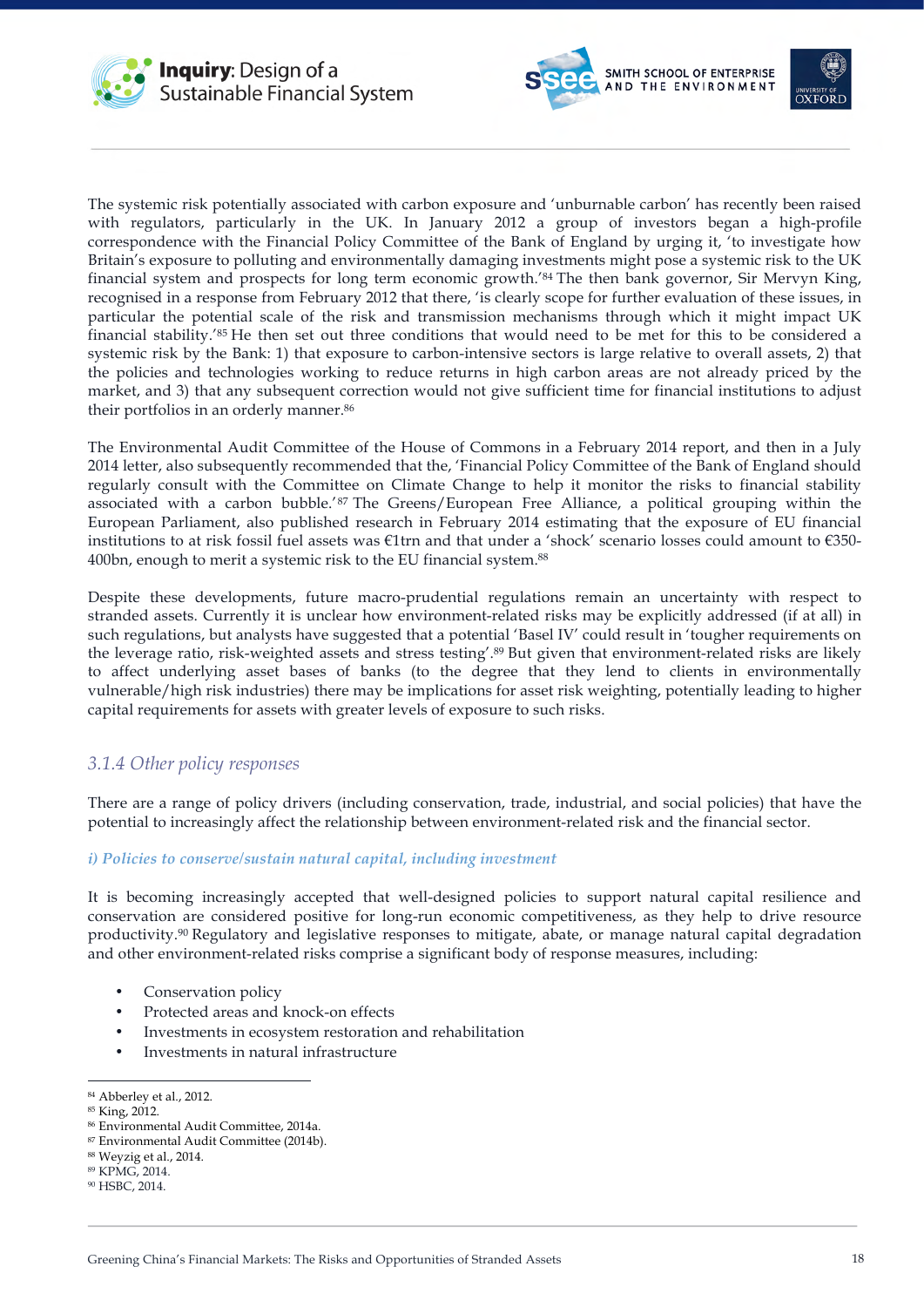





• Investments in ecosystem resilience

#### *ii) Trade policies, industrial policies, and social policies*

Impacts on financial stability may arise from national-level regulations and policies that affect business competitiveness and trade. The most important of such actions include production restrictions, import restrictions, and export restrictions implemented to control, abate, or maintain natural capital (such as key environmental resources). As these policies may often be directly designed to affect trade flows, they may have ripple effects across the economy that pose sector-wide or potentially systemic financial risks.

Finally, policies in response to significant social or civil society concern could also have financial implications. Examples of this can be seen in the recent campaign to divest from fossil fuels in the US and the EU, $91$  as well as public protest in response to air pollution in China. As social norms around natural capital may change rapidly if human health and human environmental quality are negatively affected, governments are likely to respond rapidly (and potentially unpredictably) to social issues with policies that may significantly affect financial markets.

### 3.2 Finance sector

### *3.2.1 Stress testing, disclosure, and integrated reporting*

Financial stakeholders are implementing a range of responses to environment-related risks, but most fall into what can be understood as very preliminary risk assessments. A standard progression of 'assessment/transparency/management' can be seen in the responses of financial stakeholders, with many only taking initial steps towards proactively managing environment-related risks. Key mechanisms in this space include stress testing, risk analysis, risk disclosure, and integrated reporting. A significant number of new industry bodies providing guidance in this area have been established, including standards boards, councils, and various coalitions between industry, regulators, and international organisations. While it is beyond the scope of this paper to review each of these in detail, we can make a number of general observations:

- Established financial sector standard-setters (such as IASB and FASB) are taking steps towards requiring greater transparency of environmental footprints in general, as well as specific actions on water, biodiversity, and other natural capital risks. In addition, these standards are implementing actions to assess various climate-related exposures, including carbon footprint accountability/exposure, and exposure to sea level rise.
- The wide range of standards and guidance bodies (including the GRI, WBCSD, SASB, CDSB, ISAR, CDP, AODP, and others) have begun to implement new frameworks to improve the rigour and utility of sustainability, climate, and natural capital disclosure outputs. Some of these bodies have also targeted new financial stakeholders in the investment chain, including asset owners.92
- According to Ceres (2014), investor demand for mandatory environmental and social disclosure is pushing ESG reporting into the mainstream. Seventeen countries already require some form of corporate sustainability disclosure, and there is increasing support for similar requirements in the United States.
- Recent developments in established reporting systems and channels (such as climate risk within the SEC) suggest that uptake is a potentially long and slow process, which has little impact in the short run.93
- Beyond specific firms or financial stakeholder groups actions on natural capital may be implemented through exchanges, as illustrated by the preliminary progress towards carbon reporting requirements

<sup>91</sup> Ansar et al., 2013.

<sup>92</sup> AODP, 2013.

<sup>93</sup> Ceres, 2014.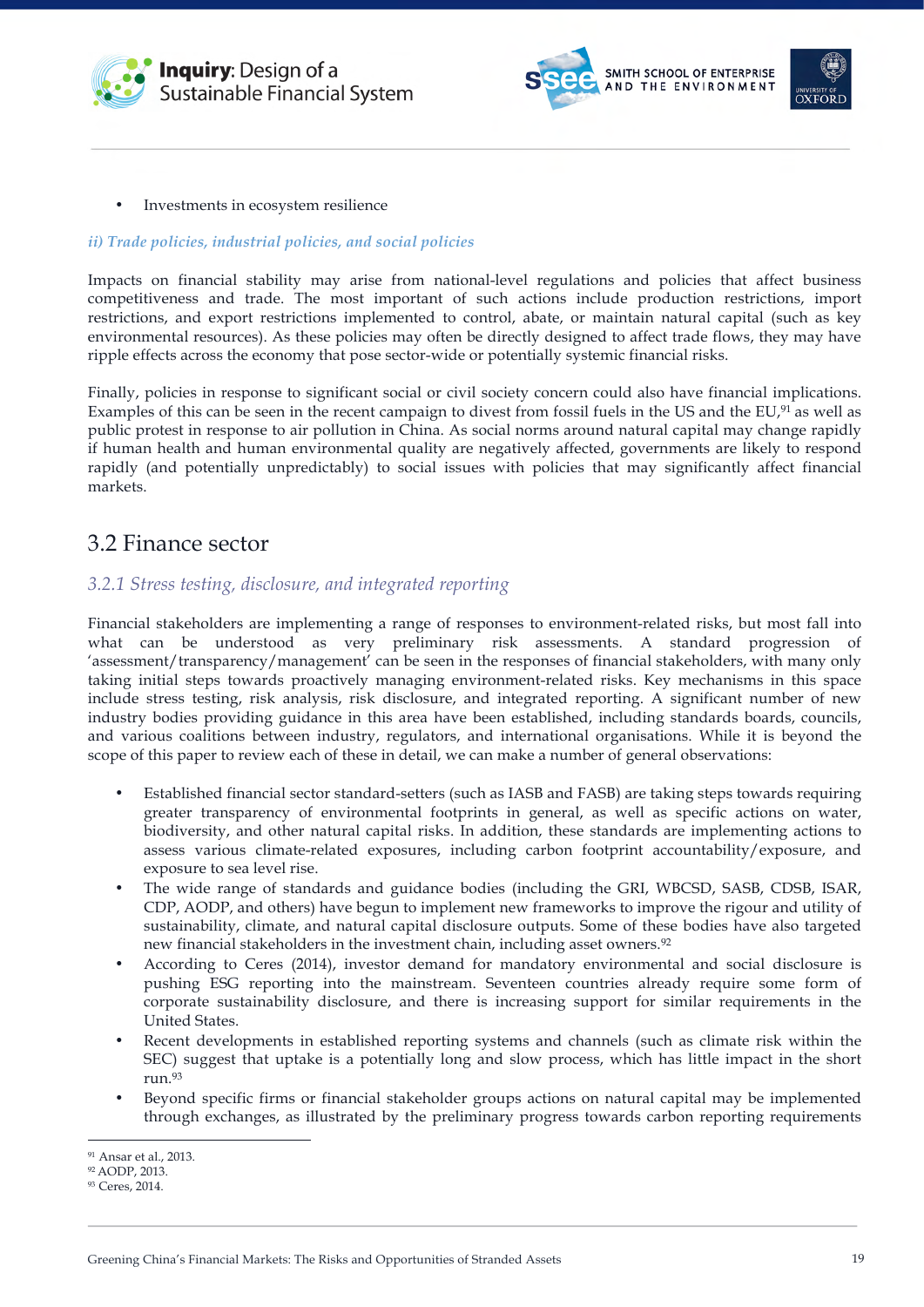





for stock exchanges. Some of the recent work in this area is being coordinated by the UN's Sustainable Stock Exchange Initiative.94

• An ongoing letter campaign organized by the Principles for Responsible Investment (PRI), Ceres, and the UNEP-Finance Initiative (UNEP-FI) requests that IOSCO work closely with regulators, stock exchanges, and other related parties to improve the disclosure of ESG information in the global marketplace. The campaign suggests that IOSCO take action in a variety of ways in order to bring about more consistent disclosure rules, develop accountability mechanisms, and help issuers and capital market influencers better understand the benefits of ESG disclosure.

#### *3.2.2 Securitisation of environment-related risks*

Many insurers, reinsurers, and other financial stakeholders are undertaking efforts to reduce environmentrelated risk exposure through the issuance of financial securities. The use of catastrophe bonds ('cat bonds') and other insurance-linked securities (ILS) are becoming increasingly prevalent in transferring environment-related risks and potential stranded assets to capital markets, often via indexed approaches to valuing damages from NCEs. Cat bonds are a private sector mechanism that are related to a wider group of public and private disaster risk financing mechanisms, which are outlined in Figure 2. The IPCC's recent AR5 WG2 report supports catastrophe bonds and risk securitisation as a key tool for the diversification of climate-related disaster risk across capital markets. New instruments that may operate as capital market risk transfer mechanisms include weather derivatives and hybrid products linking parametric climate-based and capital market loss triggers, acting as a hedge against a 'double hit' from direct disaster losses and losses incurred within asset management portfolios and capital markets.95 Changes in the dynamics of these markets call attention to the potential for systemic risks arising across the financial system in response to increased exposure to NCE damages and stranded assets.

| Mechanism                              | <b>Financing issue</b>                                                                                                                                       | Description                                                                                                                                                                                                   | <b>Stakeholders</b>                                               | Example                                                                                                                              |
|----------------------------------------|--------------------------------------------------------------------------------------------------------------------------------------------------------------|---------------------------------------------------------------------------------------------------------------------------------------------------------------------------------------------------------------|-------------------------------------------------------------------|--------------------------------------------------------------------------------------------------------------------------------------|
| Catastrophe bonds                      | Need for insurers to transfer<br>catastrophe-related<br>underwriting risk to capital<br>markets in order to de-risk<br>portfolios                            | ILS (often fully collateralised)<br>whereby investor receives return<br>premium when specified NCE<br>(often measured via indices) does<br>not occur; when NCEs occur<br>investors sacrifice interest premium | Private insurers<br>and reinsurers,<br>institutional<br>investors | Wide range of<br>catastrophe bond<br>issuances <sup>96</sup>                                                                         |
| National insurance<br>programmes/pools | Reluctance of private<br>insurers to offer insurance<br>for high-risk and high cost<br>NCEs, due to covariant<br>dynamics affecting solvency                 | Insurance pool based on mandatory<br>private capital contributions<br>designed to reduce public fiscal<br>exposure to disaster events; often<br>guaranteed by government/donors                               | National<br>governments                                           | Turkish<br>Catastrophe<br>Insurance Pool <sup>97</sup>                                                                               |
| Contingent credit                      | Inability to secure access to<br>credit at appropriate rates in<br>period of fiscal illiquidity<br>following disaster events                                 | Credit access agreement whereby<br>governments pay a premium for a<br>call option on a guaranteed loan at a<br>predetermined rate, contingent on a<br>disaster or some other defined<br>event occurring       | National<br>governments,<br>IFIs, MDBs                            | Colombia<br>contingent credit<br>agreement with the<br>World Bank <sup>98</sup>                                                      |
| International<br>insurance pools       | Regional standards for<br>disaster risk insurance<br>pricing may be subject to<br>fluctuations that effectively<br>de-link premiums with<br>recorded damages | International insurance risk sharing<br>facility which allows governments<br>to pay into a pool in order to access<br>immediate liquidity at a lower cost<br>than private insurance within<br>capital markets | National<br>governments                                           | Caribbean<br>Catastrophe Risk<br><b>Insurance Facility;</b><br>Pacific Catastrophe<br><b>Risk Assessment</b><br>Financing Initiative |

*Figure 2: Non-traditional disaster risk financing mechanisms*

- <sup>96</sup> Artemis, 2014.
- <sup>97</sup> Gurenko, 2004.
- <sup>98</sup> Cummins and Mahul, 2008.

 <sup>94</sup> SSE, 2014.

<sup>95</sup> IPCC, 2014, Chapter 10.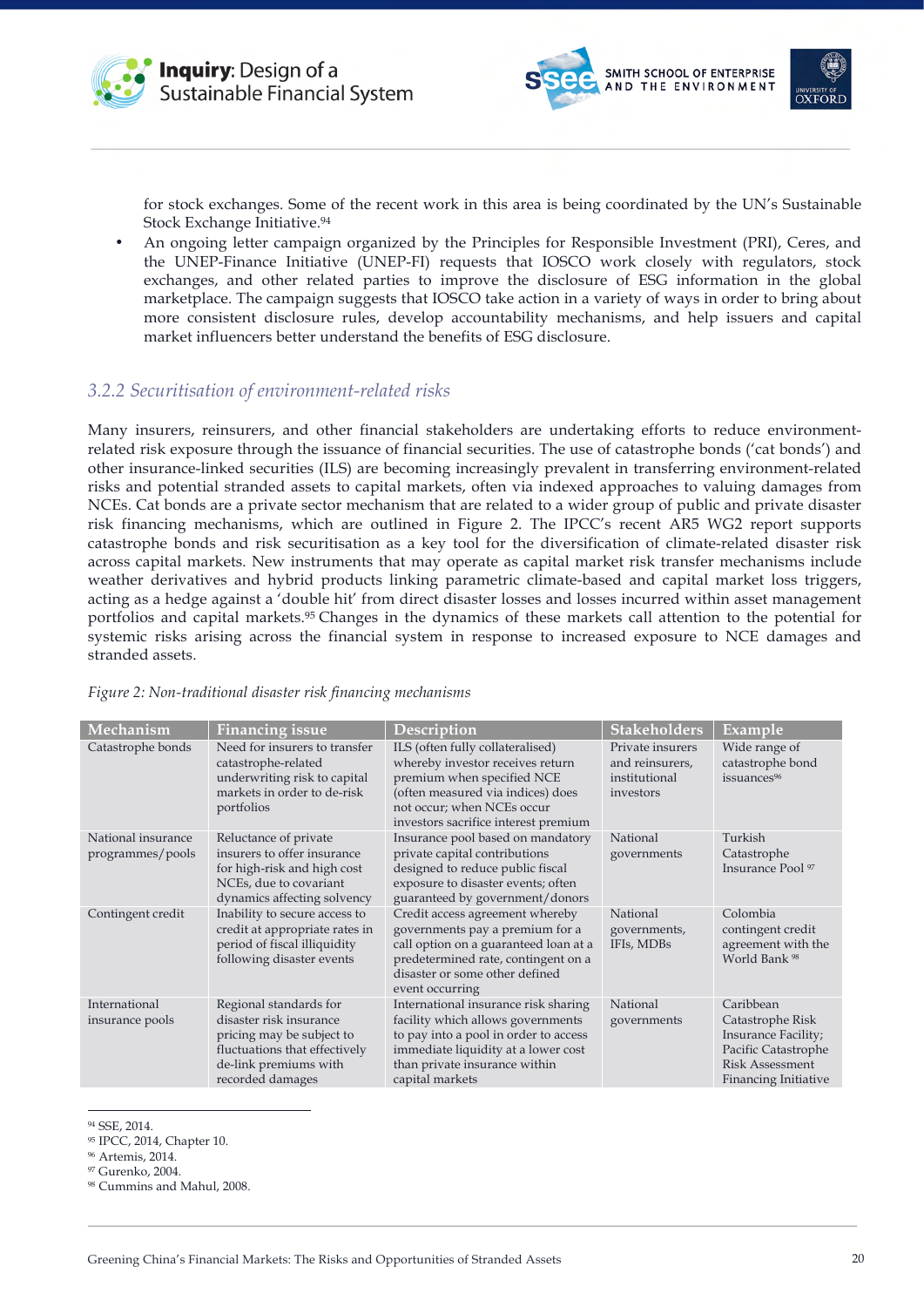





| Alternative | Various | Index-based micro-insurance       | Various | Various |
|-------------|---------|-----------------------------------|---------|---------|
| mechanisms  |         | Public sector risk transfer       |         |         |
|             |         | Insurance of international donors |         |         |

Source: Adapted from Linnerooth-Bayer and Hochrainer-Stigler (2014)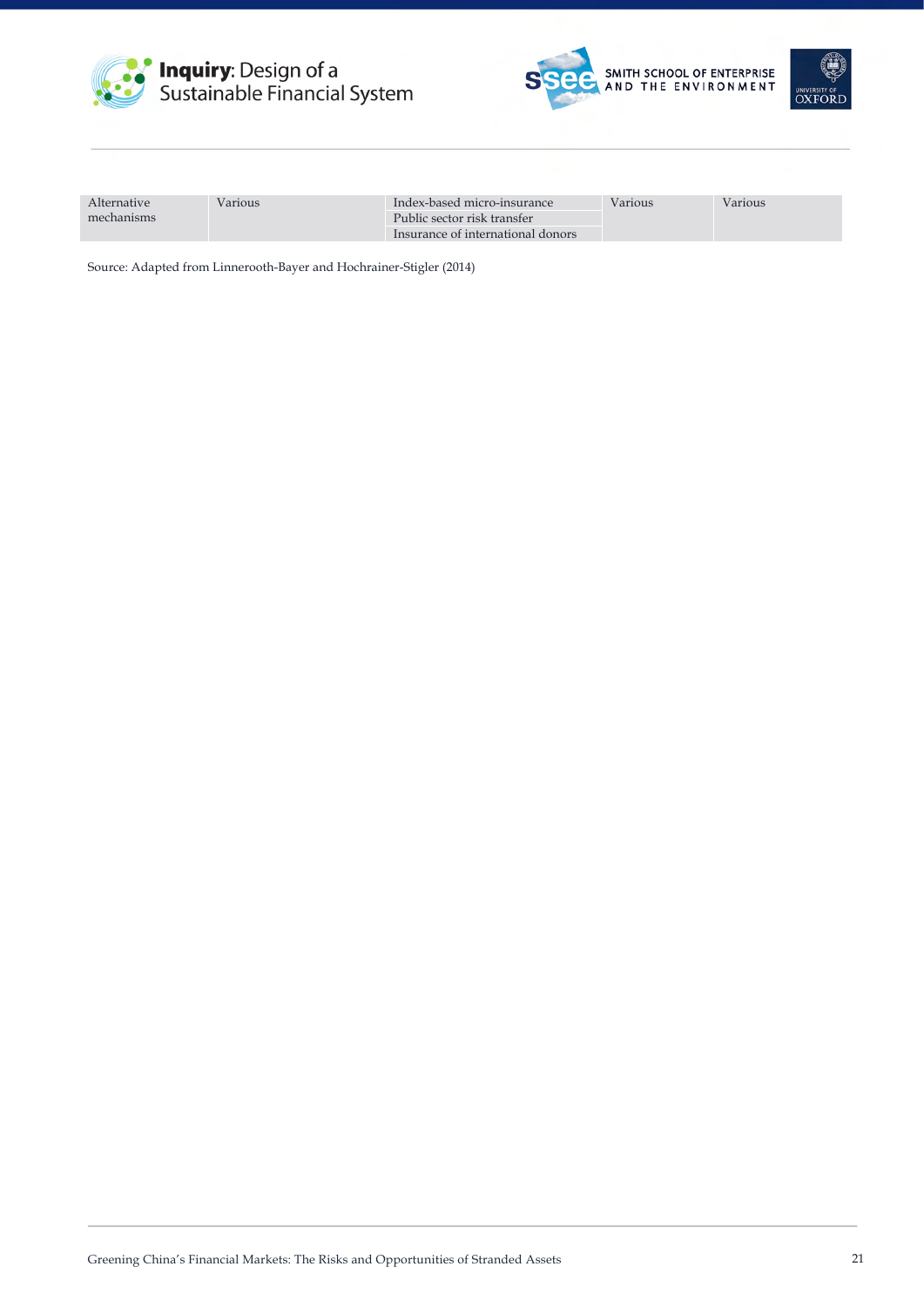





# 4. Implications for China

China's strategic decision to move away from a high pollution and high resource intensive economy and build an 'eco-civilisation' will clearly have implications both for existing assets, as well as the trajectory of future capital investment. Shifts already well underway in China are a serious concern over air pollution, a desire to reduce greenhouse gas emissions, and to reduce exposure to volatile international commodity markets. This has resulted in the massive deployment of non-fossil energy driven by new policy frameworks, falling technology costs, and the emergence of carbon pricing, which are trends set to continue and grow. Increasing water scarcity could also adversely impact polluting sectors, while domestic shale gas and changing international gas markets will result in more coal to gas switching.

These and related changes, while problematic for some firms and sectors, need not hinder China's economic development and could actually work to support China's multiple, inter-locking objectives of addressing inequality, ensuring sustainable growth, increasing domestic consumption, and improving social infrastructure.

One opportunity is to secure an optimal rate of asset stranding given China's level of economic development, targeted rate of economic growth, and sustainability concerns. Too little asset turnover could leave China with insufficiently productive assets far from technological frontiers, while too much could result in unmanageable losses for companies and financial institutions, as well as challenging social issues due to job losses and displaced industries. While leaving polluting, inefficient assets in place will undermine sustainability and longterm growth.

Another dimension related to securing an optimal rate of asset stranding is the avoidance of lock-in. China should avoid investing in technologies and infrastructure that might quickly become outdated or inappropriate from a societal perspective.99 An example could be new build sub-critical coal-fired power stations given everincreasing concerns over air pollution and water scarcity, as well as the availability of cost competitive alternatives. Lock-in of this kind is expensive for society as a whole and ties up capital that could be deployed productively elsewhere.

The profile of a transition pathway is also important. The value lost through asset stranding should ideally be more than offset by new value creation in other areas and this should happen smoothly over time. This is preferable to a transition that is staggered or 'lumpy' and one where value destruction overwhelms value creation, even if only temporarily. Without a smooth and gradual profile, it will be harder to secure political and societal support. An analysis of stranded assets can help to reveal the potential profile of a transition pathway and additionally, help to identify winners and losers across sectors. Identifying the groups affected, particularly those negatively impacted, can allow for the provision of targeted transitional help – another way of ensuring support is sustained throughout a transition that might involve painful losses for some firms.

In terms of the financial system, better understanding the materiality of environment-related risks and the levels of exposure in different parts of the financial system will help regulators manage scenarios that could result in financial instability. Within financial institutions, revealing and better pricing environment-related risks will improve risk management and hedging, potentially improving system resilience as well as portfolio performance. Higher risk premia for assets more exposed to environment-related risks may also have the added benefit of shifting capital allocations away from sectors that could be considered environmentally unsustainable, and towards assets more in-line with China's vision for a cleaner and more sustainable economy.

In addition to the implications for financial markets, environment-related risks and stranded assets will impact company strategy. Companies exposed to environment-related risk factors or dependent on clients exposed to

 <sup>99</sup> The corollary of this is that in some cases it might be better to 'sweat' existing assets until viable long-term replacements can be found. In other words, instead of investing in an intermediate option that may need to be replaced relatively quickly, it could be better to defer investment.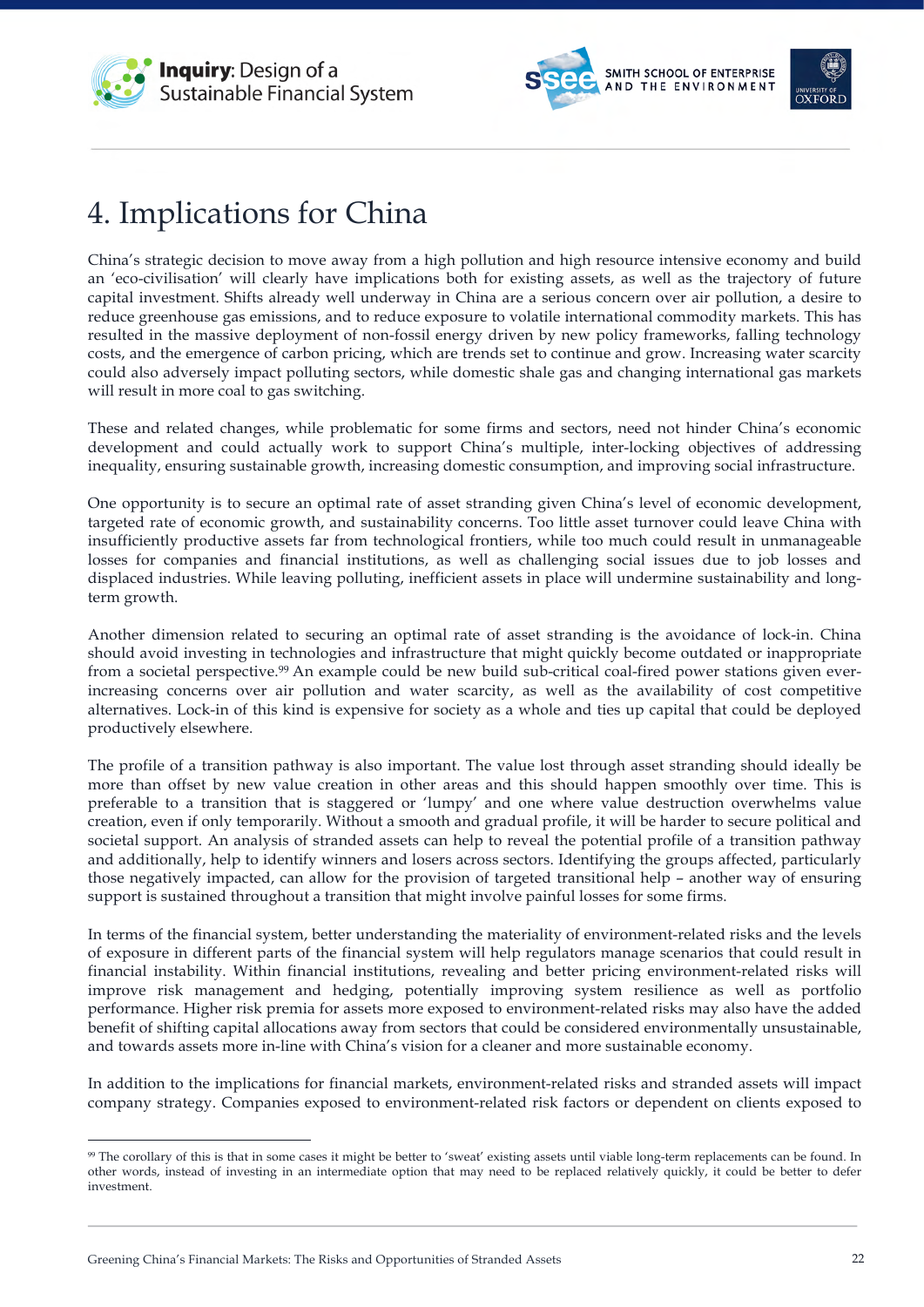





these risks may need to adapt their business models. Exporters, particularly those exposed to environmental regulation in key export markets, could be particularly vulnerable. Those dependent on imported resources which could be affected by more price volatility in international commodity markets due to environmental change, might also be at risk. Firms better able to manage emerging environment-related risks could also secure significant competitive advantages over time.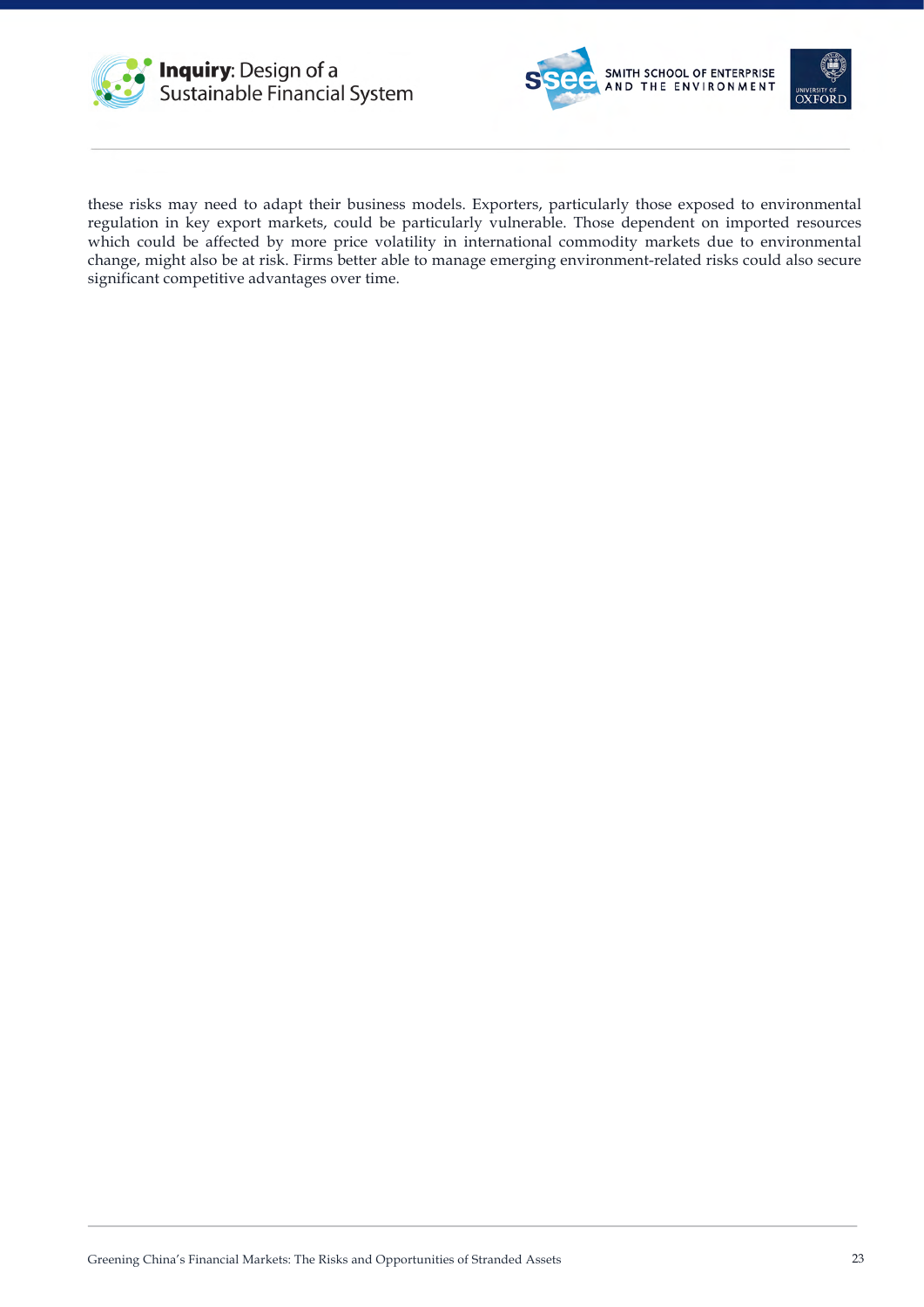





# References

Abberley, P., Ainsworth, P., Caldecott, B., Cameron, C., Cameron, J., Ekins, P, Goldsmith, Z.. Gummer, J., Howarth, C., Jones, A., Kenber, M., King, D., Leggett, J., Mabey, N., Nussbaum, D., Sauven, J., Shepherd, P., Simpson, P., Spencer, M. and Zenghelis, D. (2012) Letter to Sir Mervyn King on the UK's exposure to high carbon investments. Climate Change Capital, January 19, 2012. http://www.climatechangecapital.com/images/docs/letter\_to\_bank\_of\_england\_financial\_policy\_committee\_ 19th\_january\_2012.pdf

Ahmed, N. (2014) "The inevitable demise of the fossil fuel empire." The Guardian, June 10, 2014. http://www.theguardian.com/environment/earth-insight/2014/jun/10/inevitable-demise-fossil-fuel-empire

Ansar, A., Caldecott, B.L., and Tilbury, J. (2013) *Stranded Assets and the Fossil Fuel Divestment Campaign: What does Divestment mean for the Valuation of Fossil Fuel Assets?* Smith School of Enterprise and Environment, University of Oxford.

AODP (2013) *Global Climate Index 2013-14*. Asset Owners Disclosure Project.

Artemis (2014) *Artemis Catastrophe Bond and Insurance-Linked Securities Deal Directory*. http://www.artemis.bm/deal\_directory/

Baumol, W.J. and Sidak, J.G. (1995) Stranded Costs, *Harvard Journal of Law and Public Policy*, 18(3): 835-49.

BNEF (2013) *2030 Market Outlook*. Bloomberg New Energy Finance. http://bnef.folioshack.com/document/v71ve0nkrs8e0

Caldecott, B.L. (2011) "Why high carbon investment could be the next sub-prime crisis." The Guardian, July 12, 2011. http://www.theguardian.com/environment/2011/jul/12/high-carbon-investment

Caldecott, B.L. "Stranded Assets Programme". Smith School of Enterprise and the Environment, University of Oxford. http://www.smithschool.ox.ac.uk/research/stranded-assets

Caldecott, B.L. and McDaniels, J. (2014a) *Financial dynamics of the environment: risks, impacts, and barriers to resilience*. Working Paper Series, Smith School of Enterprise and Environment, University of Oxford.

Caldecott, B.L. and McDaniels, J. (2014b) *Stranded gas assets: Implications for European capacity mechanisms, energy markets and climate policy*. Working Paper Series, Smith School of Enterprise and Environment, University of Oxford.

Caldecott, B.L., Howarth, N. and McSharry, P. (2013) *Stranded Assets in Agriculture: Protecting Value from Environment-Related Risks*. Smith School of Enterprise and Environment, University of Oxford.

Caldecott, B.L., Tilbury, J. and Carey, C. (2014) *Stranded assets and scenarios*. Discussion Paper, Smith School of Enterprise and the Environment, University of Oxford.

Caldecott, B.L., Tilbury, J., and Ma, Y. (2013b) *Stranded Down Under? Environment-related factors changing China's demand for coal and what this means for Australian coal assets*. Smith School of Enterprise and Environment, University of Oxford.

Carbon Tracker Initiative (2011) *Unburnable Carbon: Are the World's Financial Markets Carrying a Carbon Bubble?* Carbon Tracker Initiative.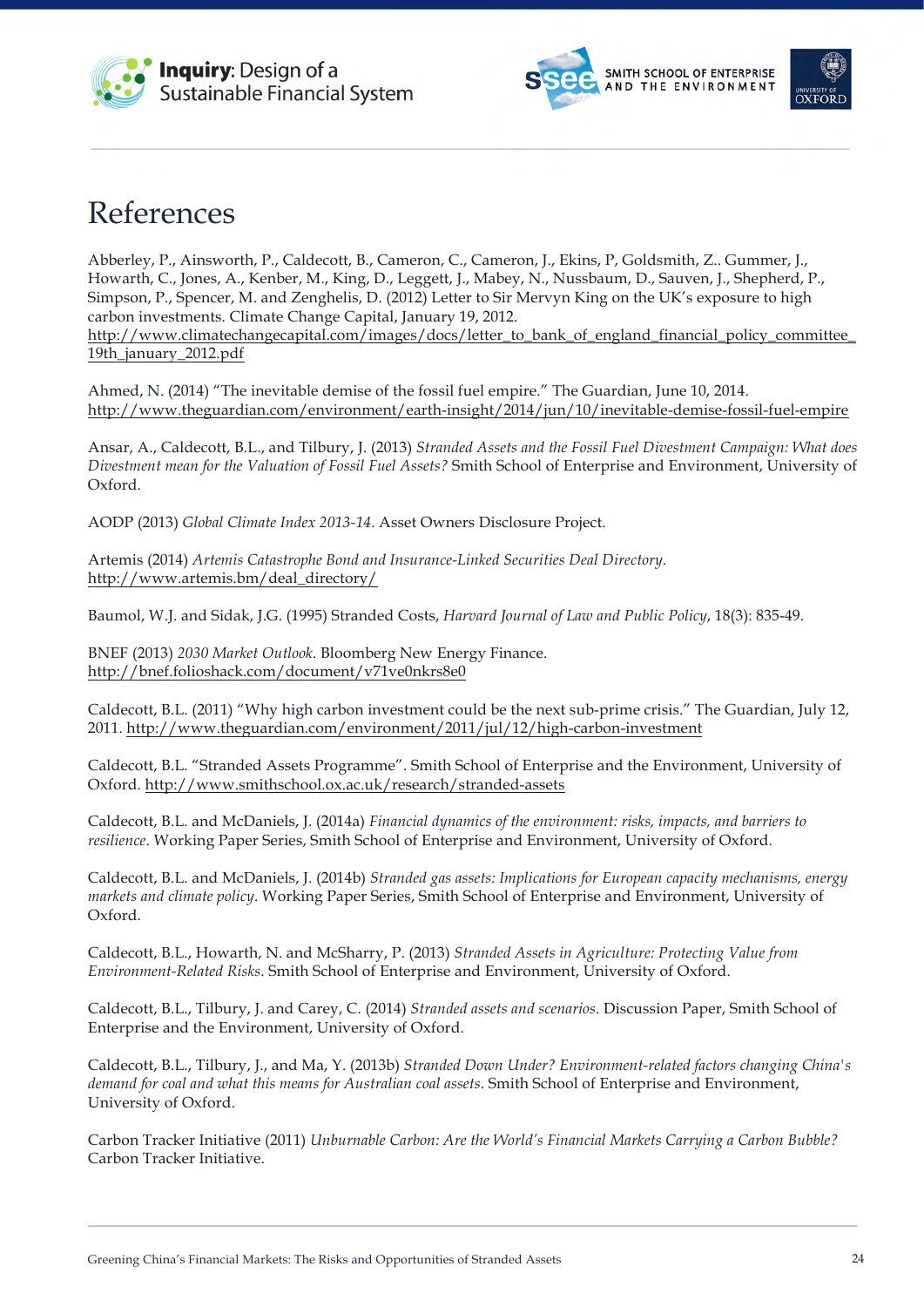





Carbon Tracker Initiative (2013) *Unburnable Carbon 2013: Wasted Capital and Stranded Assets*. (Carbon Tracker Initiative.

Carbon Tracker Initiative (2014) *Carbon Supply Cost Curves: Evaluating Financial Risk to Oil Capital Expenditures.* Carbon Tracker Initiative.

Cearley, R. and McKinzie, L. (1994) The Economics of Stranded Investment—a Two-Way Street. *The Electricity Journal*, 8(9): 16-23.

Ceres (2013) *Investors ask fossil fuel companies to assess how business plans fare in low-carbon economy*. Ceres. http://www.bloomberg.com/news/2013-11-20/coal-seen-as-new-tobacco-sparking-investor-backlashcommodities.html

Ceres (2014) *Cool response: the SEC and Corporate Climate Change Reporting*. Ceres. http://www.ceres.org/resources/reports/cool-response-the-sec-corporate-climate-change-reporting/view.

Chazan, G. and Crooks, E. (2013) "Oil majors under pressure to curb spending." The Financial Times, November 5, 2013. http://www.ft.com/cms/s/0/d3d1c5d2-4533-11e3-b98b-00144feabdc0.html#axzz3Ap7xytCx

Chegiak, M. and Polson, J. (2014) "Obama Climate Proposal Will Shift Industry Foundations: Energy." The Washington Post, June 2, 2014, http://washpost.bloomberg.com/Story?docId=1376-N6EK556KLVRM01- 5A3VOQ8OF6D9P5TPTKNH29KQOJ

Climate Change Capital (2012) *Review of UK Exposure to High Carbon Investments*. London, UK: Climate Change Capital.

Collier, P., Van Der Ploeg, R., Spence, M. and Venables, A.J. (2010) Managing Resource Revenues in Developing Economies. *IMF Staff Papers*, 57(1).

Cologni, A. and Manera, M. (2013) Exogenous oil shocks, fiscal policies and sector reallocations in oil producing countries. *Energy Economics*, 35: 42-57.

Cummins, J. and Mahul, O. (2008) *Catastrophe risk financing in developing countries: principles for public intervention – overview*. Washington, DC: The World Bank.

Cunado, J. and Ferreira, S. (2014) The Macroeconomic Impacts of Natural Disasters: The Case of Floods. *Land Economics*, 90(1): 149-168.

Della Croce, R., Stewart, F. and Yermo, J. (2011) Promoting Longer-Term Investment by Institutional Investors: Selected Issues and Policies. *OECD Journal: Financial Market Trends*, 1.

Economist (2013) "How to lose half a trillion euros." The Economist, October 12,2013. http://www.economist.com/news/briefing/21587782-europes-electricity-providers-face-existential-threathow-lose-half-trillion-euros

EIA (2013) *Electric Power Monthly*. Washington, DC: US Department of Energy, July 2013.

EIA (2014) *Monthly Energy Review*. Washington, DC: US Department of Energy, July 2014. http://www.eia.gov/totalenergy/data/monthly/pdf/sec7\_5.pdf

Environmental Audit Committee (2014a) *Green Finance*. London, UK: House of Commons.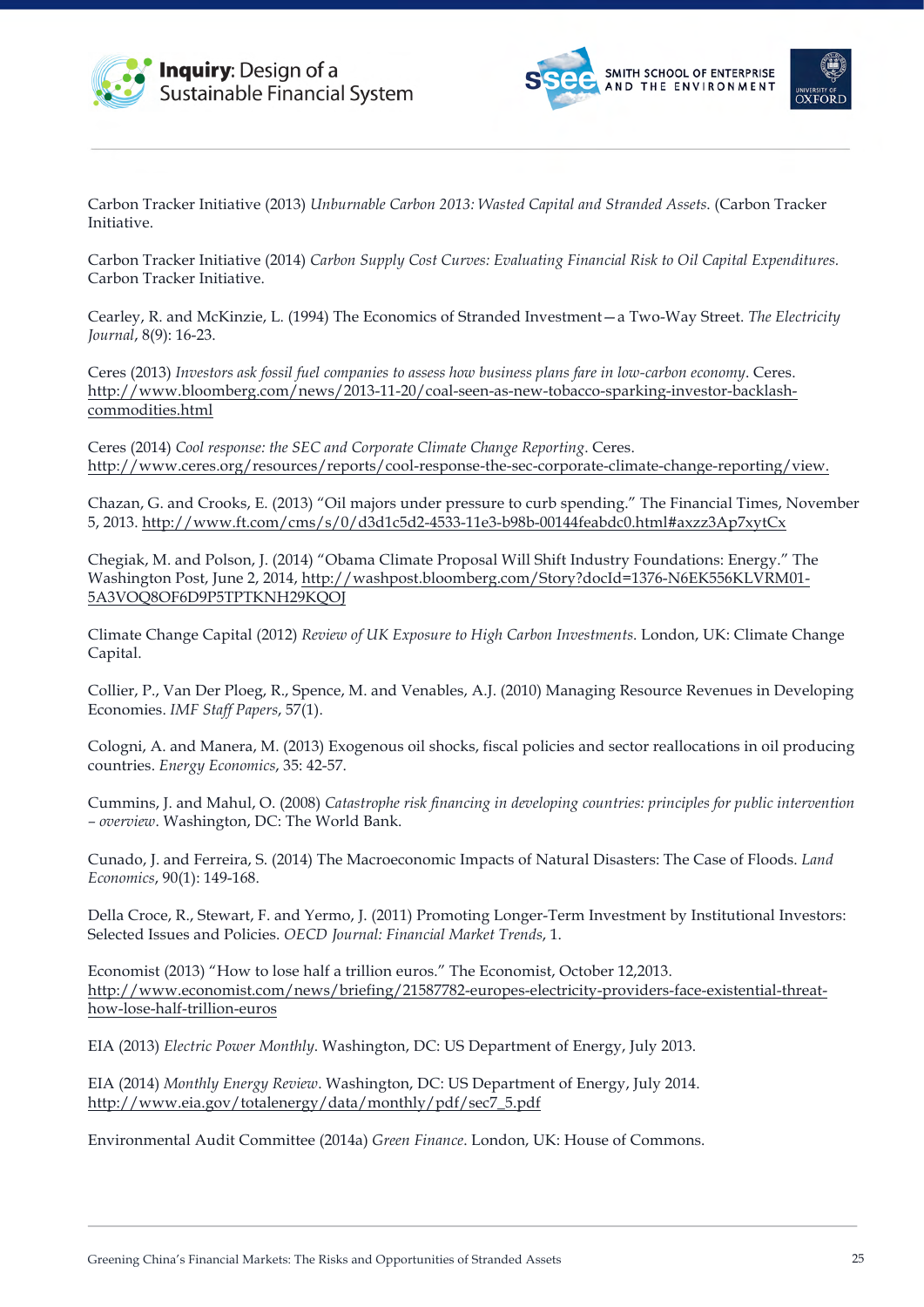





Environmental Audit Committee (2014b) Letter to Mark Carney. London: House of Commons, July 17, 2012. http://www.parliament.uk/documents/commons-committees/environmental-audit/Committee%E2%80%99sresponse-to-Bank-of-England-on-Carbon-Bubble-risk.pdf

EY (2013) *Benchmarking EU Utility Asset Impairment: Lessons from 2012*. EY.

Fleischman L., Cleetus R., Deyette J., Clemmer, S. and Frenkel, S. (2013) Ripe for Retirement: An Economic Analysis of the U.S. Coal Fleet. *The Electricty Journal*, 26(10): 51-63.

Fossil Free (2013) "About the Fossil Free Campaign." Fossil Free. http://gofossilfree.org/about/

Generation Investment Management (2012) *Sustainable Capitalism*. Generation Investment Management.

Generation Investment Management (2013) *Stranded Carbon Assets: Why and How Carbon Risks should be Incorporated in Investment Analysis*. Generation Investment Management.

Goldman Sachs (2013) *380 Projects to Change the World: From Resource Constraint to Infrastructure Constraint*. Goldman Sachs.

Gurenko, E. (2004) Introduction". In Gurenko E (ed.), *Catastrophe Risk and Reinsurance: a country risk management perspective*. London: Risk Books. 3-16.

Hallegatte, S. and Przyluski, V. (2010) The Economics of Natural Disasters – Concepts and Methods. *World Bank Policy Research Working Paper 5507*, Washington DC: World Bank.

Hallegatte, S. Green, C., Nicholls, R. and Corfee-Morlot, J. (2013) Future flood losses in major coastal cities. *Nature Climate Change* 3: 802-806.

HSBC (2012) *Coal and Carbon*. HSBC.

HSBC (2013) *Oil and Carbon Revisited*. HSBC.

HSBC (2014) *Coal and Carbon Revisited*. HSBC.

IEA (2008) *World Energy Outlook 2008*. Paris, France: International Energy Agency.

IHS CERA (2013) *Keeping the lights on: Design and Impact of Capacity Mechanisms*. IHS CERA.

IPCC (2001) *IPCC Third Assessement Report - Climate Change 2001*. Geneva, Switzerland: Intergovernmental Panel on Climate Change.

IPCC (2014) *Climate Change 2014. Working Group II report: Impacts, Adaptation and Vulnerability*. Intergovernmental Panel on Climate Change. http://ipcc-wg2.gov/AR5/images/uploads/WGIIAR5-Chap10\_FGDall.pdf

ISO New England (2014) *Answer to FCA 8 Result Filing Protests*. http://www.isone.com/regulatory/ferc/filings/2014/apr/er14-1409-000\_4-29-30\_ans\_fca\_8\_results\_protest.pdf

Jopson, B. and Crooks, E. (2014) "Obama proposes biggest ever US push for carbon cuts." The Financial Times, June 2, 2014. http://www.ft.com/cms/s/0/95d57c86-ea58-11e3-afb3-00144feabdc0.html#slide0

Kaempfer, W.H., Lehman, J.A. and Lowenberg, A.D. (1987) Divestment, Investment Sanctions, and Disinvestment: An Evaluation of Anti-Apartheid Policy Instruments. *International Organization*, 41(3): 457–473.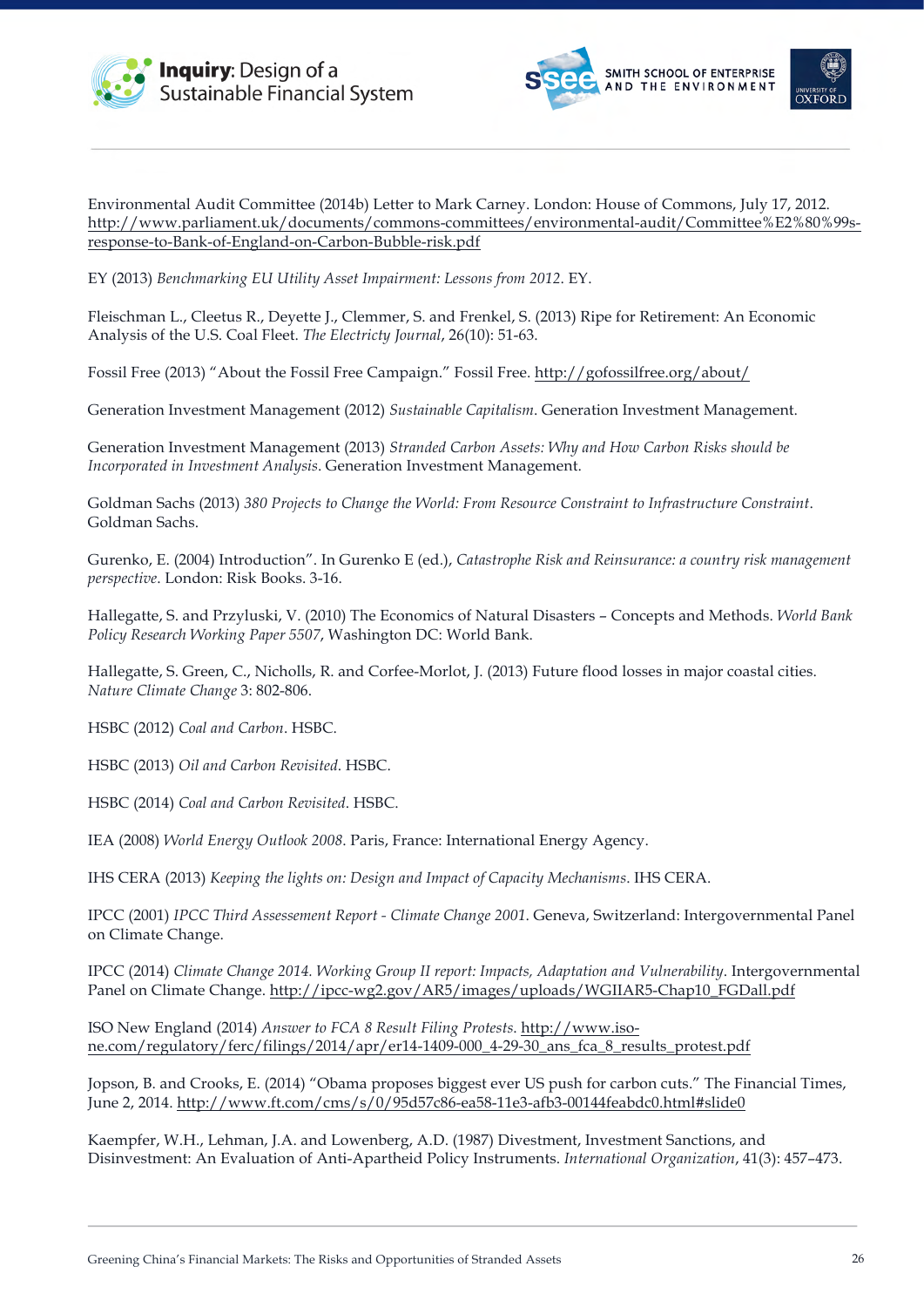





Kapoor, S., Oksnes, L. & Hogarth, R. (2011) *Funding the Green New Deal: Building a Green Financial System, (Vol. 6)*. Brussels: Green European Foundation.

King, Sir Meryvn (2012) Reply to your Recent Letter on UK Exposure to High Carbon Investments. London, UK: Bank of England. http://www.climatechangecapital.com/images/docs/fpc\_bank\_of\_england\_response.pdf

Knight P., Stanton E., Fisher J. and Biewald, B. 2013, *Forecasting Coal Unit Competitiveness: Coal Retirement Assessment Using Synapse's Coal asset Valuation Tool (CAVT)*. Cambridge, MA: Synapse Energy Economics. http://www.synapse-energy.com/Downloads/SynapseReport.2013-10.EF.CAVT-Report.13-020A.pdf

Kolbe, A.L. and Tye, W.B. (1996) Compensation for the Risk of Stranded Costs. *Energy Policy* 24(12): 1025-1050.

KPMG (2014) *Report on Financial Services: Evolving Banking Regulation - Is the end in sight?* KPMG.

Krause, F., Backh, W., and Koomey, J. (1989) *From Warming Fate to Warming Limit: Benchmarks to a Global Climate Convention*. El Cerrito, CA: International Project for Sustainable Energy Paths.

Leigh, D. and Olters, J. P. (2006) *Natural resource depletion, habit formation, and sustainable fiscal policy: lessons from Gabon*. International Monetary Fund.

Lewis, M. (2014) *Stranded assets, fossilised revenues*. Kepler Cheuvreux. http://www.keplercheuvreux.com/pdf/research/EG\_EG\_253208.pdf

Linnerooth-Bayer, J. and Hochrainer-Stigler, S. (2014) Financial instruments for disaster risk management and climate change adaptation. *Climatic Change*, 1-16.

Loayza, N., Olaberria E., Rigolini, J. and Christiaensen, L. (2012) Natural Disasters and Growth: Going Beyond the Averages. *World Development*, 40 (7): 1317–36.

Mantell, N., Seneca, J., Lahr, M. and Irving, W. (2013) The Economic and Fiscal Impacts of Hurricane Sandy in New Jersey: A Macroeconomic Analysis. *Rutgers regional report* Issue Paper 34, January 2013. http://policy.rutgers.edu/reports/rrr/RRR34jan13.pdf

Masson, P. (2014) Macroprudential policies, commodity prices and capital inflows. In Mohanty, M.S. (ed.), *BIS Papers, No 76, The role of central banks in macroeconomic and financial stability*. BIS, 59-75.

McKibben, B. (2011) "Global Warming's Terrifying New Math." *Rolling Stone*, July 19, 2012. http://www.rollingstone.com/politics/news/global-warmings-terrifying-new-math-20120719

Melecky, M. and Raddatz, C. (2014) Fiscal Responses after Catastrophes and the Enabling Role of Financial Development. *The World Bank Economic Review*, lht041.

Michaels, R. (1994) Unused and Useless: The Strange Economics of Stranded Investment. *The Electricity Journal*, 34(1): 62-77.

Munich RE (2014) *2013 Natural Catastrophe Year in Review.* Munch RE. https://www.munichre.com/touch/site/touchnaturalhazards/get/documents\_E2138584162/mr/assetpool.sh ared/Documents/5\_Touch/Natural%20Hazards/NatCatNews/2013-natural-catastrophe-year-in-review-en.pdf

Nachmany, M., Fankhauser, S., Townshend, T., Collins, M. Landesman, T., Matthews, A., Pavese, C., Rietig, K., Schleifer, P. and Setzer, J. (2014) *The GLOBE Climate Legislation Study: A Review of Climate Change Legislation in 66 Countries. Fourth Edition*. London: GLOBE International and Grantham Research Institute, London School of Economics.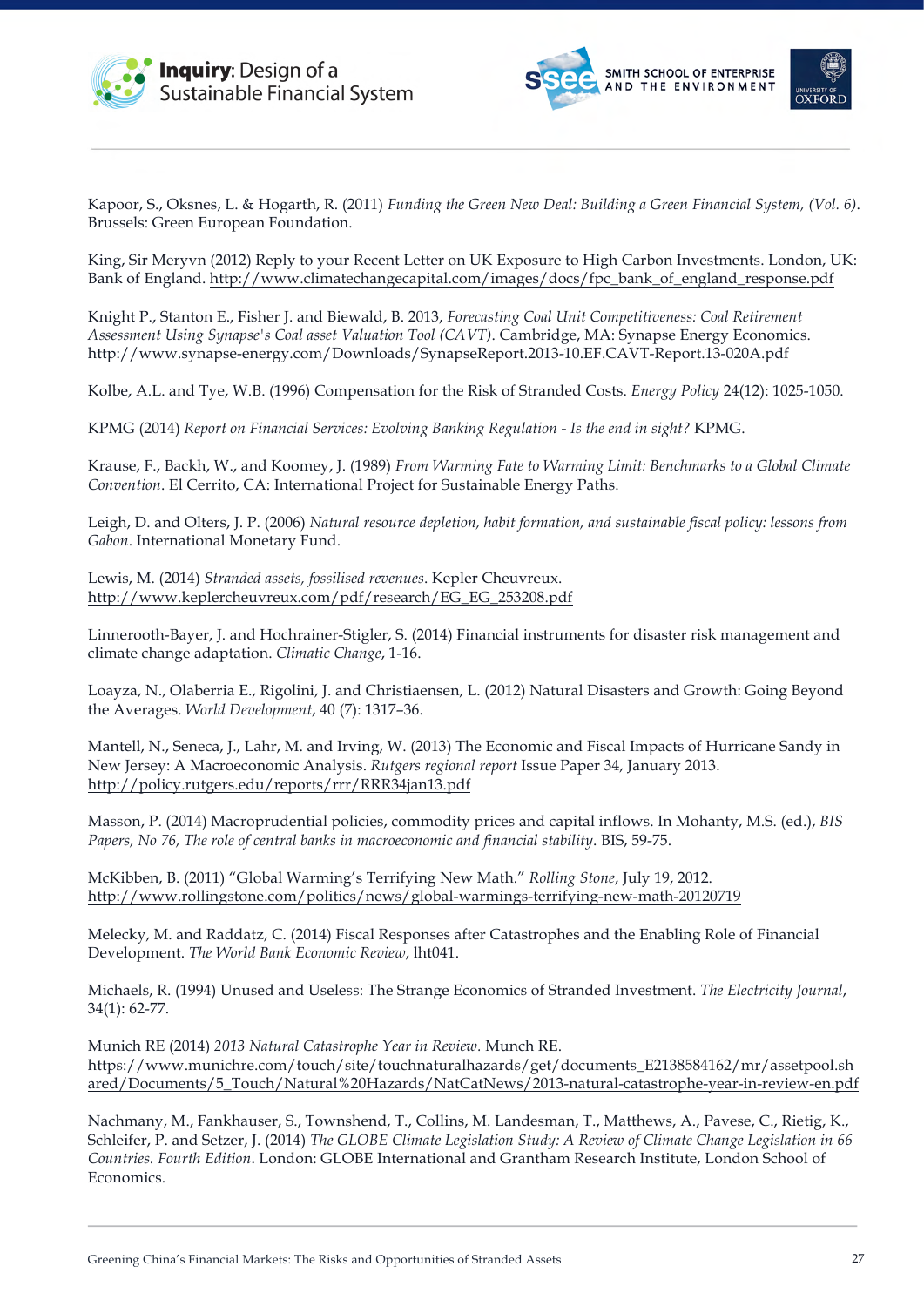





Ouattara, B. and Strobl, E. (2013) The Fiscal Implications of Hurricane Strikes in the Caribbean. *Ecological Economics*, 85: 105-115.

Reinert, H. and Reinert, E. (2006) Creative Destruction in Economics: Nietzsche, Sombart, Schumpeter. In Jürgeng Backhaus and Wolfgang Drechsler (eds.), *Friedrich Nietzsche (1844–1900)*. The European Heritage in Economics and the Social Sciences, 3: 55-85.

Riseborough, J. and Biesheuvel, T. (2013) "Coal Seen as New Tobacco Sparking Investor Backlash: Commodities." Bloomberg News, November 20, 2013. http://www.bloomberg.com/news/2013-11-20/coalseen-as-new-tobacco-sparking-investor-backlash-commodities.html

SSE (2014) *Sustainable Stock Exchange Initiative*. SSE. http://www.sseinitiative.org/

Standard & Poor's (2013) *What a Carbon-Constrained Future Could Mean for Oil Companies Creditworthiness*. Standard & Poor's.

Unruh, G.C. (2000) Understanding carbon lock-in. *Energy Policy*, 28(12): 817-30.

Van der Ploeg, F. and Venables, A.J. (2011) Harnessing Windfall Revenues: Optimal Policies for Resource Rich Developing Economies. *The Economic Journal*, 121(551), 1-30.

WEC (2013) World Energy Perspective: Cost of Energy Technologies. WEC. http://www.worldenergy.org/wpcontent/uploads/2013/09/WEC\_J1143\_CostofTECHNOLOGIES\_021013\_WEB\_Final.pdf

Weyzig, F., Kueppper, B., Gelder, J.W. van and Tilburg, R. van (2014) *The Price of Doing Too Little Too Late: The Impact of the Carbon Bubble on the EU Financial System*. Brussels: Green European Foundation.

Wills, S. (2013) Optimal Monetary Responses to Oil Discoverie*s*. *OxCarre Research Paper 121.*

Yuvejwattana, S. (2011) "Thailand Cuts Interest Rates as Floods Force First Policy Easing since 2009." Bloomberg News, November 30, 2011. http://www.bloomberg.com/news/2011-11-30/thailand-lowers-benchmark-rate-asflooding-forces-first-easing-since-2009.html